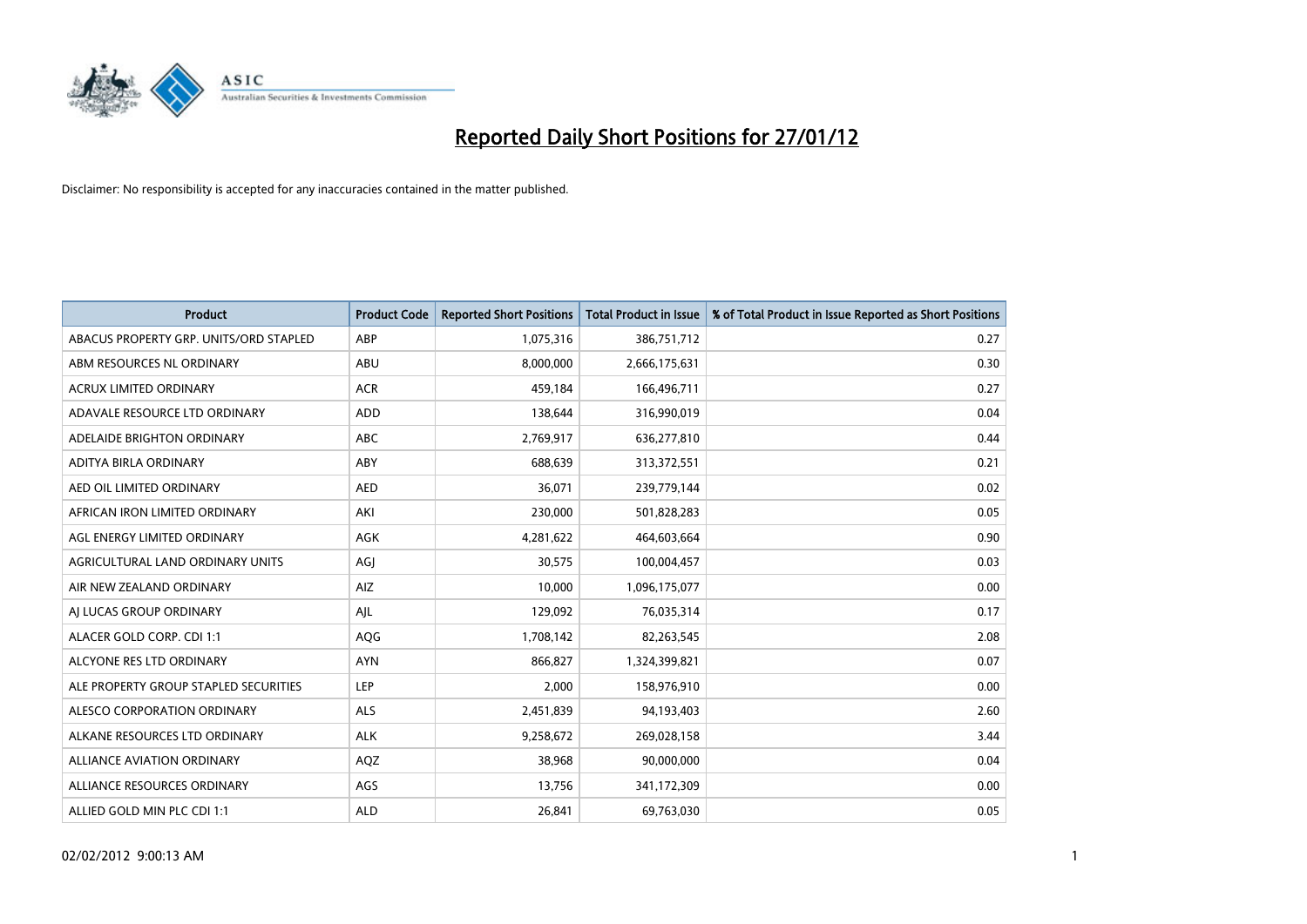

| <b>Product</b>                          | <b>Product Code</b> | <b>Reported Short Positions</b> | Total Product in Issue | % of Total Product in Issue Reported as Short Positions |
|-----------------------------------------|---------------------|---------------------------------|------------------------|---------------------------------------------------------|
| ALLIED HEALTH LTD ORDINARY              | AHZ                 | 134,528                         | 660,024,294            | 0.02                                                    |
| ALTONA MINING LTD ORDINARY              | <b>AOH</b>          | 804,832                         | 518,757,704            | 0.15                                                    |
| ALUMINA LIMITED ORDINARY                | <b>AWC</b>          | 41,668,384                      | 2,440,196,187          | 1.71                                                    |
| AMADEUS ENERGY ORDINARY                 | AMU                 | 454,000                         | 274,786,018            | 0.17                                                    |
| AMALGAMATED HOLDINGS ORDINARY           | AHD                 | 21,221                          | 157,533,146            | 0.01                                                    |
| AMCOR LIMITED ORDINARY                  | AMC                 | 4,393,410                       | 1,206,684,923          | 0.36                                                    |
| AMP LIMITED ORDINARY                    | AMP                 | 12,293,204                      | 2,854,672,784          | 0.39                                                    |
| AMPELLA MINING ORDINARY                 | AMX                 | 630,369                         | 205,985,108            | 0.30                                                    |
| ANSELL LIMITED ORDINARY                 | <b>ANN</b>          | 3,013,911                       | 130,656,668            | 2.30                                                    |
| ANTARES ENERGY LTD ORDINARY             | AZZ                 | 105,536                         | 260,000,000            | 0.04                                                    |
| ANZ BANKING GRP LTD ORDINARY            | ANZ                 | 11,963,883                      | 2,679,094,902          | 0.44                                                    |
| APA GROUP STAPLED SECURITIES            | APA                 | 10,235,101                      | 639,334,625            | 1.58                                                    |
| APEX MINERALS NL ORDINARY               | <b>AXM</b>          | 885,146                         | 5,550,243,713          | 0.02                                                    |
| APN EUROPEAN RETAIL UNITS STAPLED SEC.  | <b>AEZ</b>          | 11,832                          | 544,910,660            | 0.00                                                    |
| APN NEWS & MEDIA ORDINARY               | <b>APN</b>          | 25,637,511                      | 630,211,415            | 4.06                                                    |
| AQUARIUS PLATINUM. ORDINARY             | <b>AQP</b>          | 3,843,059                       | 470,312,578            | 0.81                                                    |
| AQUILA RESOURCES ORDINARY               | <b>AQA</b>          | 5,976,903                       | 411,804,442            | 1.43                                                    |
| ARAFURA RESOURCE LTD ORDINARY           | <b>ARU</b>          | 12,051,538                      | 367,980,342            | 3.25                                                    |
| ARB CORPORATION ORDINARY                | <b>ARP</b>          | 13,821                          | 72,481,302             | 0.01                                                    |
| ARDENT LEISURE GROUP STAPLED SECURITIES | AAD                 | 1,284,482                       | 324,236,390            | 0.39                                                    |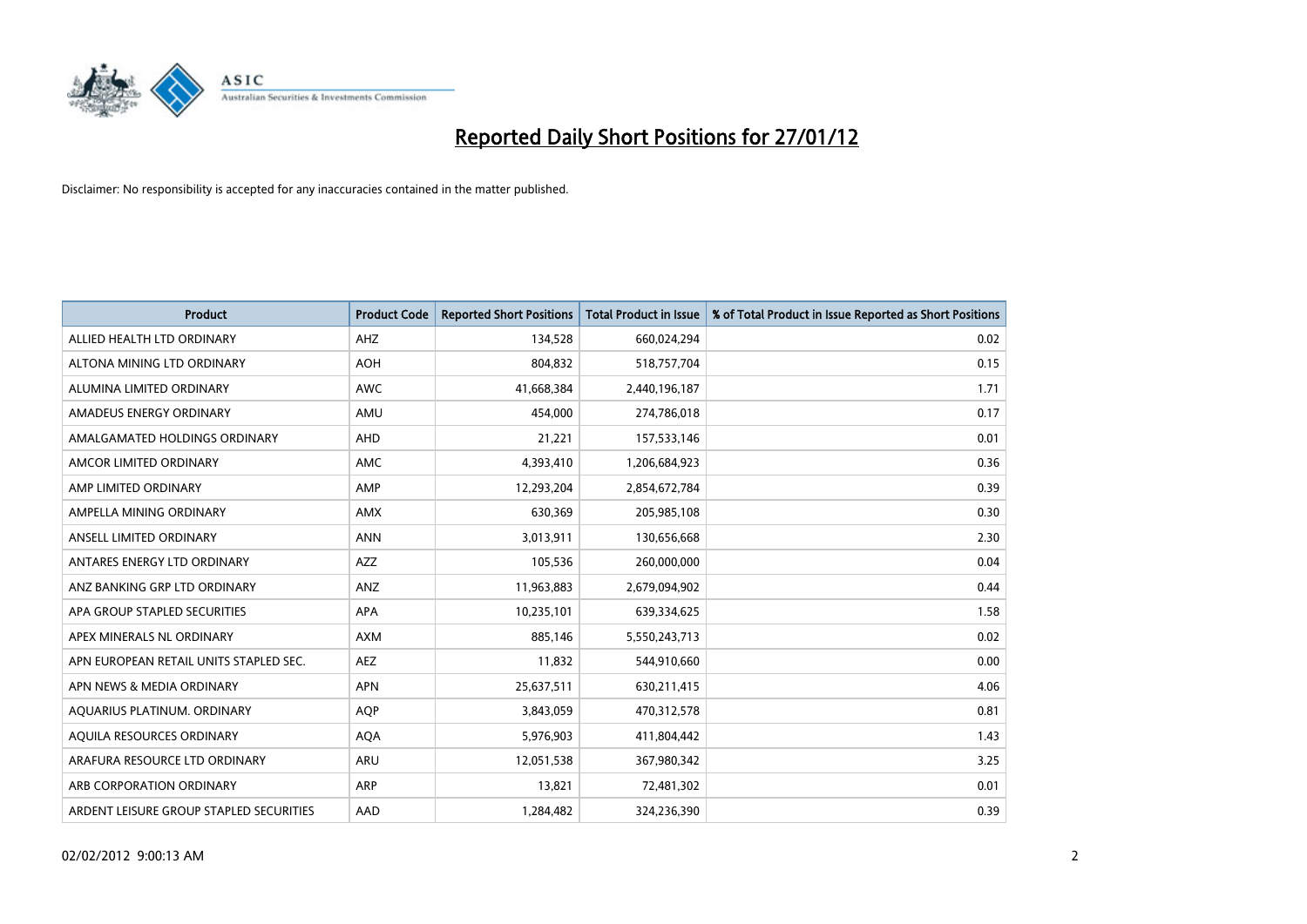

| <b>Product</b>                          | <b>Product Code</b> | <b>Reported Short Positions</b> | <b>Total Product in Issue</b> | % of Total Product in Issue Reported as Short Positions |
|-----------------------------------------|---------------------|---------------------------------|-------------------------------|---------------------------------------------------------|
| ARISTOCRAT LEISURE ORDINARY             | ALL                 | 23,313,846                      | 543,181,024                   | 4.31                                                    |
| ASCIANO LIMITED ORDINARY                | <b>AIO</b>          | 7,123,039                       | 975,385,664                   | 0.72                                                    |
| ASG GROUP LIMITED ORDINARY              | ASZ                 | 216,846                         | 171,456,889                   | 0.13                                                    |
| ASPEN GROUP ORD/UNITS STAPLED           | APZ                 | 991,173                         | 591,084,183                   | 0.15                                                    |
| ASPIRE MINING LTD ORDINARY              | AKM                 | 252,893                         | 620,594,556                   | 0.04                                                    |
| <b>ASTON RES LTD ORDINARY</b>           | <b>AZT</b>          | 517,475                         | 204,668,861                   | 0.25                                                    |
| ASTRO JAP PROP GROUP STAPLED SECURITIES | AJA                 | 22,295                          | 58,445,002                    | 0.03                                                    |
| ASX LIMITED ORDINARY                    | ASX                 | 2,184,763                       | 175,136,729                   | 1.25                                                    |
| ATLAS IRON LIMITED ORDINARY             | <b>AGO</b>          | 17,322,614                      | 894,684,560                   | 1.91                                                    |
| AUCKLAND INTERNATION ORDINARY           | <b>AIA</b>          | 39,998                          | 1,327,230,189                 | 0.00                                                    |
| AURORA OIL & GAS ORDINARY               | <b>AUT</b>          | 9,640,142                       | 411,655,343                   | 2.37                                                    |
| AUSDRILL LIMITED ORDINARY               | <b>ASL</b>          | 141,360                         | 303,288,155                   | 0.03                                                    |
| AUSENCO LIMITED ORDINARY                | AAX                 | 1,494,162                       | 123,258,843                   | 1.22                                                    |
| AUSTAL LIMITED ORDINARY                 | ASB                 | 236,725                         | 188,069,638                   | 0.11                                                    |
| <b>AUSTAR UNITED ORDINARY</b>           | <b>AUN</b>          | 11,276,690                      | 1,271,505,737                 | 0.88                                                    |
| AUSTBROKERS HOLDINGS ORDINARY           | <b>AUB</b>          | $\overline{2}$                  | 55,545,576                    | 0.00                                                    |
| AUSTIN ENGINEERING ORDINARY             | ANG                 | 55,943                          | 72,314,403                    | 0.07                                                    |
| <b>AUSTRALAND ASSETS ASSETS</b>         | AAZPB               | 1,168                           | 2,750,000                     | 0.04                                                    |
| AUSTRALAND PROPERTY STAPLED SECURITY    | ALZ                 | 672,295                         | 576,846,597                   | 0.10                                                    |
| AUSTRALIAN AGRICULT. ORDINARY           | AAC                 | 815,031                         | 312,892,824                   | 0.25                                                    |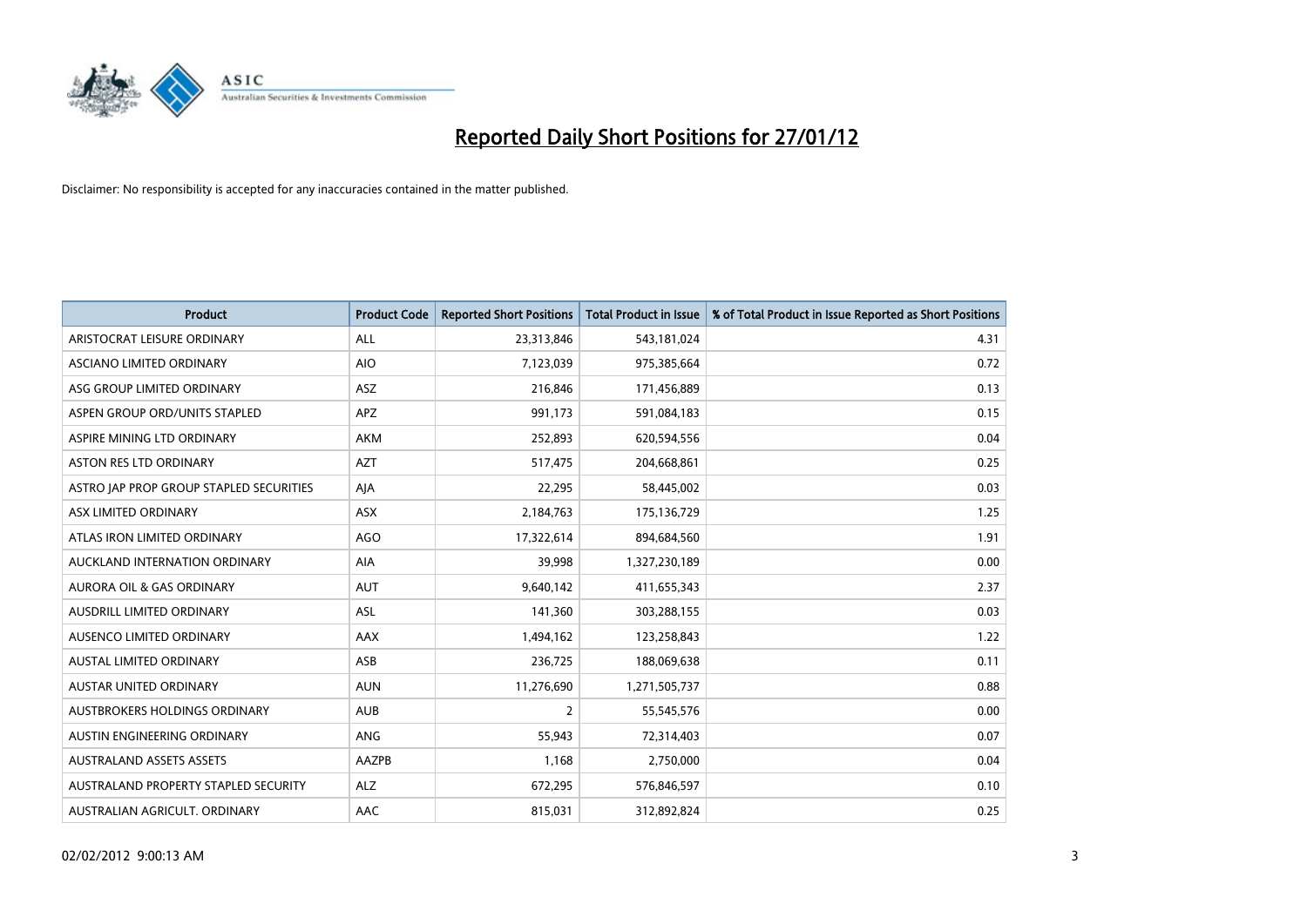

| <b>Product</b>                       | <b>Product Code</b> | <b>Reported Short Positions</b> | <b>Total Product in Issue</b> | % of Total Product in Issue Reported as Short Positions |
|--------------------------------------|---------------------|---------------------------------|-------------------------------|---------------------------------------------------------|
| <b>AUSTRALIAN EDUCATION UNITS</b>    | <b>AEU</b>          | 625,000                         | 175,465,397                   | 0.36                                                    |
| AUSTRALIAN INFRASTR. UNITS/ORDINARY  | <b>AIX</b>          | 11,988,918                      | 620,733,944                   | 1.93                                                    |
| AUSTRALIAN MINES LTD ORDINARY        | <b>AUZ</b>          | 1,400,000                       | 636,910,317                   | 0.22                                                    |
| AUSTRALIAN PHARM, ORDINARY           | API                 | 305,582                         | 488,115,883                   | 0.06                                                    |
| AUTOMOTIVE HOLDINGS ORDINARY         | AHE                 | 5,942                           | 260,579,682                   | 0.00                                                    |
| AVANCO RESOURCES LTD ORDINARY        | AVB                 | 240,000                         | 810,805,849                   | 0.03                                                    |
| AVEXA LIMITED ORDINARY               | <b>AVX</b>          | 243,657                         | 847,688,779                   | 0.03                                                    |
| AWE LIMITED ORDINARY                 | AWE                 | 1,589,437                       | 521,871,941                   | 0.32                                                    |
| AZIMUTH RES LTD ORDINARY             | <b>AZH</b>          | 1,236,495                       | 382,309,058                   | 0.32                                                    |
| AZUMAH RESOURCES ORDINARY            | <b>AZM</b>          | 736,105                         | 282,020,356                   | 0.27                                                    |
| BANDANNA ENERGY ORDINARY             | <b>BND</b>          | 2,829,530                       | 528,481,199                   | 0.52                                                    |
| BANK OF QUEENSLAND. ORDINARY         | <b>BOQ</b>          | 12,056,052                      | 229,598,329                   | 5.23                                                    |
| BANNERMAN RESOURCES ORDINARY         | <b>BMN</b>          | 63,482                          | 271,466,858                   | 0.02                                                    |
| <b>BASE RES LIMITED ORDINARY</b>     | <b>BSE</b>          | 1,254,155                       | 460,440,029                   | 0.28                                                    |
| <b>BATHURST RESOURCES ORDINARY</b>   | <b>BTU</b>          | 20,116,466                      | 689,747,997                   | 2.93                                                    |
| <b>BAUXITE RESOURCE LTD ORDINARY</b> | <b>BAU</b>          | 12,000                          | 235,379,896                   | 0.01                                                    |
| BC IRON LIMITED ORDINARY             | <b>BCI</b>          | 293,448                         | 95,311,000                    | 0.30                                                    |
| BEACH ENERGY LIMITED ORDINARY        | <b>BPT</b>          | 20,467,569                      | 1,112,199,119                 | 1.86                                                    |
| BEADELL RESOURCE LTD ORDINARY        | <b>BDR</b>          | 4,324,973                       | 657,906,946                   | 0.67                                                    |
| BENDIGO AND ADELAIDE ORDINARY        | <b>BEN</b>          | 5,130,638                       | 383,745,148                   | 1.32                                                    |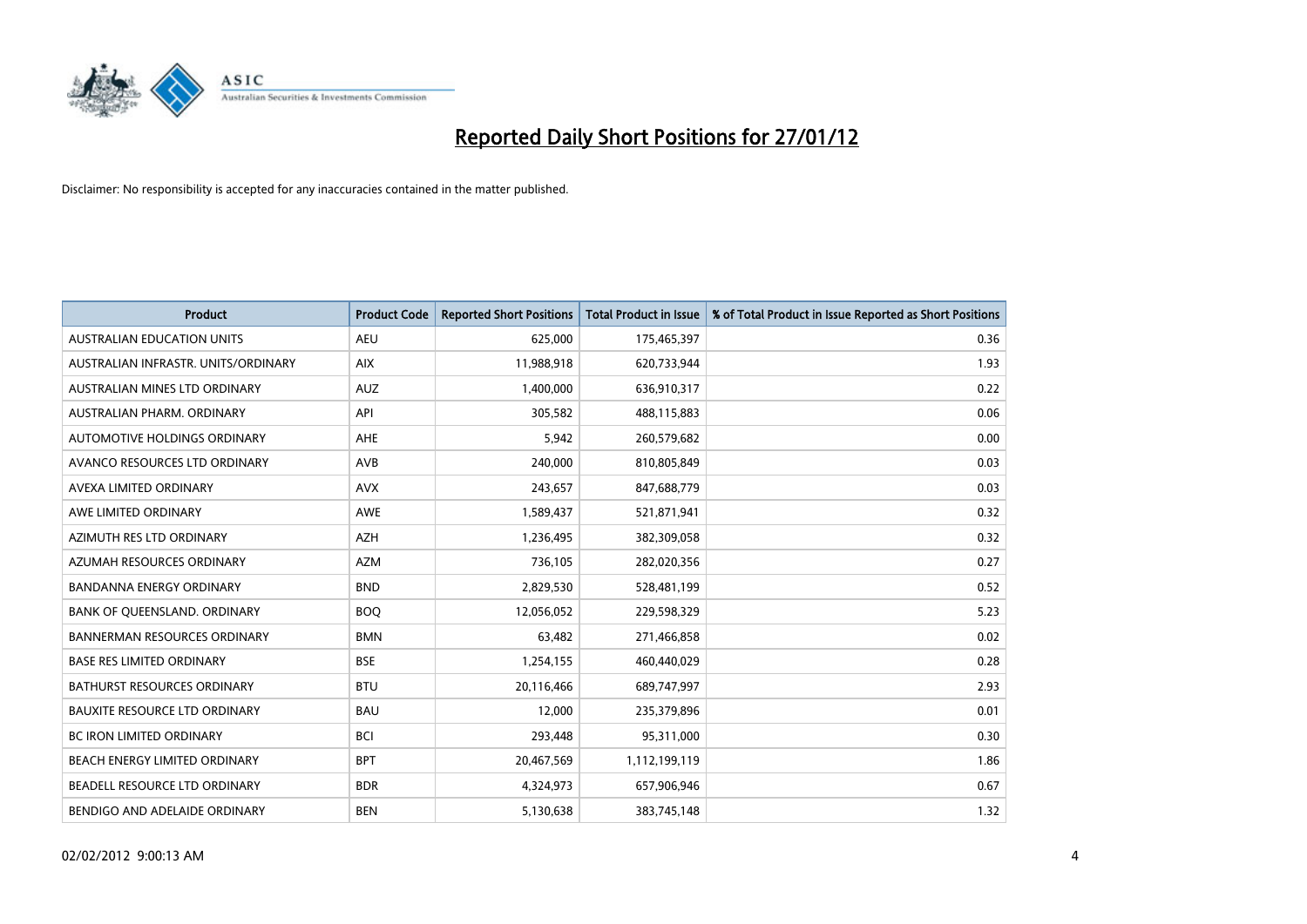

| Product                              | <b>Product Code</b> | <b>Reported Short Positions</b> | <b>Total Product in Issue</b> | % of Total Product in Issue Reported as Short Positions |
|--------------------------------------|---------------------|---------------------------------|-------------------------------|---------------------------------------------------------|
| BERKELEY RESOURCES ORDINARY          | <b>BKY</b>          | 349,590                         | 174,298,273                   | 0.20                                                    |
| BETASHARES ASX RES ETF UNITS         | <b>ORE</b>          | 88,570                          | 4,219,665                     | 2.10                                                    |
| <b>BHP BILLITON LIMITED ORDINARY</b> | <b>BHP</b>          | 26,536,053                      | 3,211,691,105                 | 0.80                                                    |
| <b>BILLABONG ORDINARY</b>            | <b>BBG</b>          | 27,872,151                      | 255,102,103                   | 10.92                                                   |
| <b>BIOTA HOLDINGS ORDINARY</b>       | <b>BTA</b>          | 1,432,474                       | 181,703,711                   | 0.78                                                    |
| <b>BISALLOY STEEL ORDINARY</b>       | <b>BIS</b>          | 84,480                          | 43,291,509                    | 0.20                                                    |
| BKI INVESTMENT LTD ORDINARY          | BKI                 | 508                             | 425,549,573                   | 0.00                                                    |
| <b>BLACKTHORN RESOURCES ORDINARY</b> | <b>BTR</b>          | 55,763                          | 122,918,000                   | 0.05                                                    |
| <b>BLUESCOPE STEEL LTD ORDINARY</b>  | <b>BSL</b>          | 26,736,341                      | 3,349,185,247                 | 0.79                                                    |
| <b>BOART LONGYEAR ORDINARY</b>       | <b>BLY</b>          | 5,551,423                       | 461,163,412                   | 1.20                                                    |
| <b>BOOM LOGISTICS ORDINARY</b>       | <b>BOL</b>          | 337,999                         | 468,663,585                   | 0.07                                                    |
| <b>BORAL LIMITED, ORDINARY</b>       | <b>BLD</b>          | 29,328,116                      | 744,729,957                   | 3.91                                                    |
| BOTSWANA METALS LTD ORDINARY         | <b>BML</b>          | 7,000                           | 143,717,013                   | 0.00                                                    |
| <b>BRADKEN LIMITED ORDINARY</b>      | <b>BKN</b>          | 2,178,597                       | 166,624,800                   | 1.29                                                    |
| <b>BRAMBLES LIMITED ORDINARY</b>     | <b>BXB</b>          | 13,690,608                      | 1,480,388,109                 | 0.91                                                    |
| BREVILLE GROUP LTD ORDINARY          | <b>BRG</b>          | 2,739                           | 130,095,322                   | 0.00                                                    |
| BRICKWORKS LIMITED ORDINARY          | <b>BKW</b>          | 37,197                          | 147,567,333                   | 0.02                                                    |
| <b>BROCKMAN RESOURCES ORDINARY</b>   | <b>BRM</b>          | 70,879                          | 144,803,151                   | 0.04                                                    |
| BT INVESTMENT MNGMNT ORDINARY        | <b>BTT</b>          | 1,130,155                       | 267,906,977                   | 0.42                                                    |
| <b>BURU ENERGY ORDINARY</b>          | <b>BRU</b>          | 5,591,820                       | 234,204,477                   | 2.39                                                    |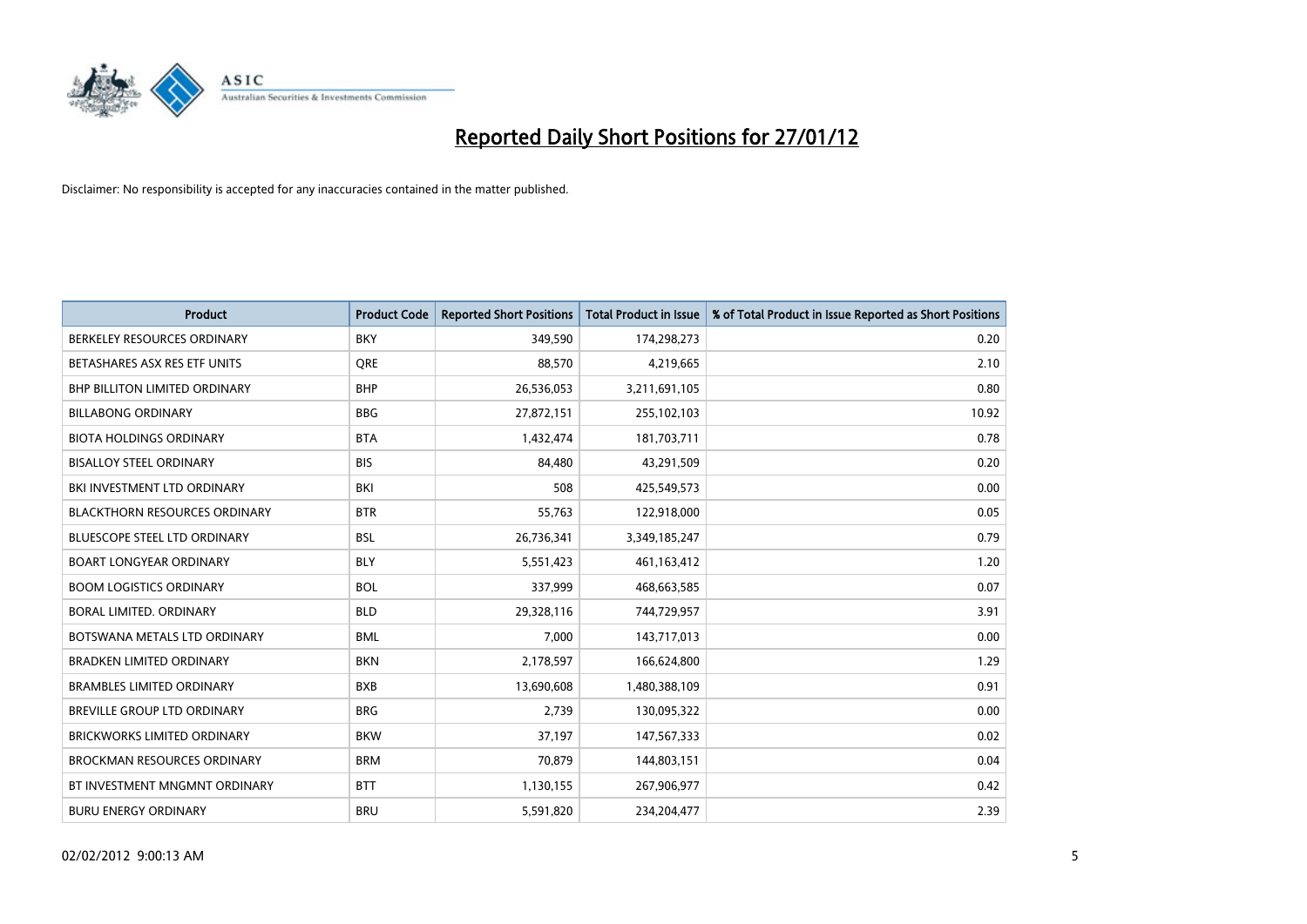

| <b>Product</b>                        | <b>Product Code</b> | <b>Reported Short Positions</b> | <b>Total Product in Issue</b> | % of Total Product in Issue Reported as Short Positions |
|---------------------------------------|---------------------|---------------------------------|-------------------------------|---------------------------------------------------------|
| <b>BWP TRUST ORDINARY UNITS</b>       | <b>BWP</b>          | 417,318                         | 520,012,793                   | 0.08                                                    |
| CABCHARGE AUSTRALIA ORDINARY          | CAB                 | 570,910                         | 120,437,014                   | 0.47                                                    |
| CALTEX AUSTRALIA ORDINARY             | <b>CTX</b>          | 6,893,539                       | 270,000,000                   | 2.54                                                    |
| CAMPBELL BROTHERS ORDINARY            | <b>CPB</b>          | 978,475                         | 67,503,411                    | 1.46                                                    |
| CAPE LAMBERT RES LTD ORDINARY         | <b>CFE</b>          | 702,654                         | 688,608,792                   | 0.10                                                    |
| CAR PARK TECH LTD ORDINARY            | <b>CPZ</b>          | 90,000                          | 133,358,602                   | 0.07                                                    |
| CARABELLA RES LTD ORDINARY            | <b>CLR</b>          | 5,000                           | 133,642,797                   | 0.00                                                    |
| <b>CARBON ENERGY ORDINARY</b>         | <b>CNX</b>          | 273,860                         | 768,960,293                   | 0.03                                                    |
| <b>CARDNO LIMITED ORDINARY</b>        | CDD                 | 6,748                           | 112,885,599                   | 0.00                                                    |
| CARNARVON PETROLEUM ORDINARY          | <b>CVN</b>          | 782,395                         | 694,594,634                   | 0.11                                                    |
| CARNEGIE WAVE ENERGY ORDINARY         | <b>CWE</b>          | 83,000                          | 1,021,487,627                 | 0.01                                                    |
| <b>CARPATHIAN RESOURCES ORDINARY</b>  | <b>CPN</b>          | 75,000                          | 304,535,101                   | 0.02                                                    |
| CARPENTARIA EXP. LTD ORDINARY         | CAP                 | 9,777                           | 98,991,301                    | 0.01                                                    |
| CARSALES.COM LTD ORDINARY             | <b>CRZ</b>          | 13,439,718                      | 233,264,223                   | 5.78                                                    |
| <b>CASH CONVERTERS ORDINARY</b>       | CCV                 | 92,958                          | 379,761,025                   | 0.02                                                    |
| <b>CASPIAN OIL &amp; GAS ORDINARY</b> | CIG                 | 50,000                          | 1,331,500,513                 | 0.00                                                    |
| CEDAR WOODS PROP. ORDINARY            | <b>CWP</b>          | 99,307                          | 62,858,325                    | 0.16                                                    |
| <b>CELLNET GROUP ORDINARY</b>         | <b>CLT</b>          | 1,342                           | 60,978,107                    | 0.00                                                    |
| CENTRAL PETROLEUM ORDINARY            | <b>CTP</b>          | 132,315                         | 1,073,304,842                 | 0.01                                                    |
| CENTRO PROPERTIES UNITS/ORD STAPLED   | <b>CNP</b>          | 2,537                           | 972,414,514                   | 0.00                                                    |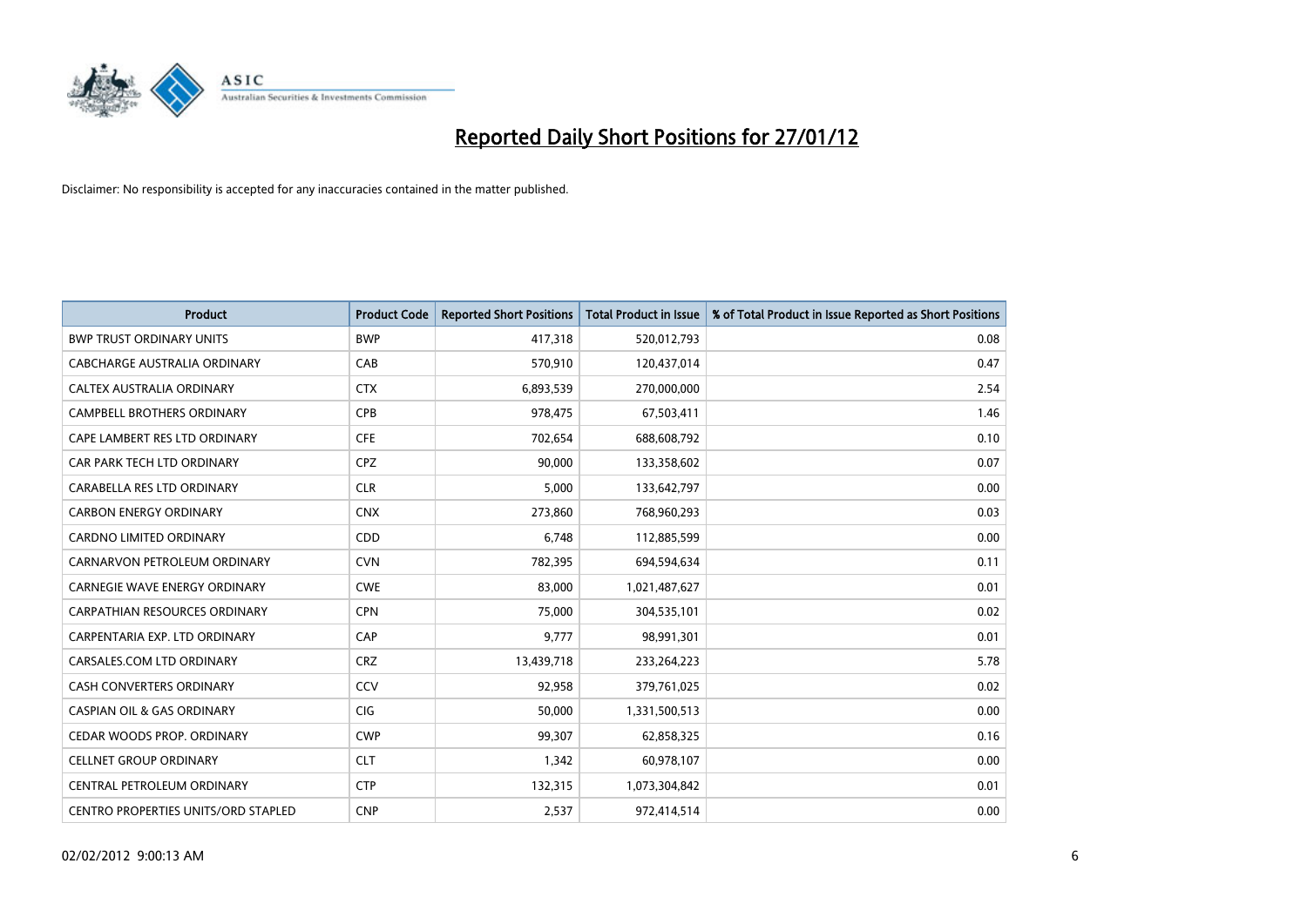

| <b>Product</b>                          | <b>Product Code</b> | <b>Reported Short Positions</b> | <b>Total Product in Issue</b> | % of Total Product in Issue Reported as Short Positions |
|-----------------------------------------|---------------------|---------------------------------|-------------------------------|---------------------------------------------------------|
| CENTRO RETAIL AUST ORD/UNIT STAPLED SEC | <b>CRF</b>          | 175,704                         | 1,340,723,189                 | 0.01                                                    |
| CENTRO RETAIL GROUP STAPLED SECURITIES  | <b>CER</b>          | 452,940                         | 2,286,399,424                 | 0.02                                                    |
| <b>CERAMIC FUEL CELLS ORDINARY</b>      | <b>CFU</b>          | 227,430                         | 1,366,298,863                 | 0.02                                                    |
| CERRO RESOURCES NL ORDINARY             | <b>CIO</b>          | 3,069                           | 748,768,606                   | 0.00                                                    |
| <b>CFS RETAIL PROPERTY UNITS</b>        | <b>CFX</b>          | 78,529,250                      | 2,839,591,911                 | 2.77                                                    |
| <b>CGA MINING LIMITED ORDINARY</b>      | CGX                 | 8,605                           | 333,475,726                   | 0.00                                                    |
| <b>CHALICE GOLD MINES ORDINARY</b>      | <b>CHN</b>          | 200                             | 250,030,886                   | 0.00                                                    |
| CHALLENGER DIV.PRO. STAPLED UNITS       | <b>CDI</b>          | 98,017                          | 883,903,667                   | 0.00                                                    |
| CHALLENGER INFRAST. STAPLED UNITS       | <b>CIF</b>          | 7,768                           | 316,223,785                   | 0.00                                                    |
| <b>CHALLENGER LIMITED ORDINARY</b>      | <b>CGF</b>          | 8,177,048                       | 552,169,544                   | 1.48                                                    |
| CHANDLER MACLEOD LTD ORDINARY           | <b>CMG</b>          | 11,970                          | 466,466,720                   | 0.00                                                    |
| CHARTER HALL GROUP STAPLED US PROHIBIT. | <b>CHC</b>          | 133,421                         | 308,092,325                   | 0.03                                                    |
| <b>CHARTER HALL OFFICE UNIT</b>         | C <sub>O</sub> O    | 6,236,414                       | 493,319,730                   | 1.25                                                    |
| <b>CHARTER HALL RETAIL UNITS</b>        | <b>COR</b>          | 1,189,938                       | 299,628,571                   | 0.40                                                    |
| <b>CHORUS LIMITED ORDINARY</b>          | <b>CNU</b>          | 1,249,081                       | 385,082,123                   | 0.32                                                    |
| CITIGOLD CORP LTD ORDINARY              | <b>CTO</b>          | 1,682,665                       | 1,105,078,301                 | 0.15                                                    |
| CLINUVEL PHARMACEUT, ORDINARY           | CUV                 | 4,127                           | 30,856,956                    | 0.01                                                    |
| <b>CLOUGH LIMITED ORDINARY</b>          | <b>CLO</b>          | 121,544                         | 769,416,269                   | 0.02                                                    |
| COAL OF AFRICA LTD ORDINARY             | <b>CZA</b>          | 532,274                         | 662,284,573                   | 0.08                                                    |
| <b>COALSPUR MINES LTD ORDINARY</b>      | <b>CPL</b>          | 1,452,309                       | 579,768,744                   | 0.24                                                    |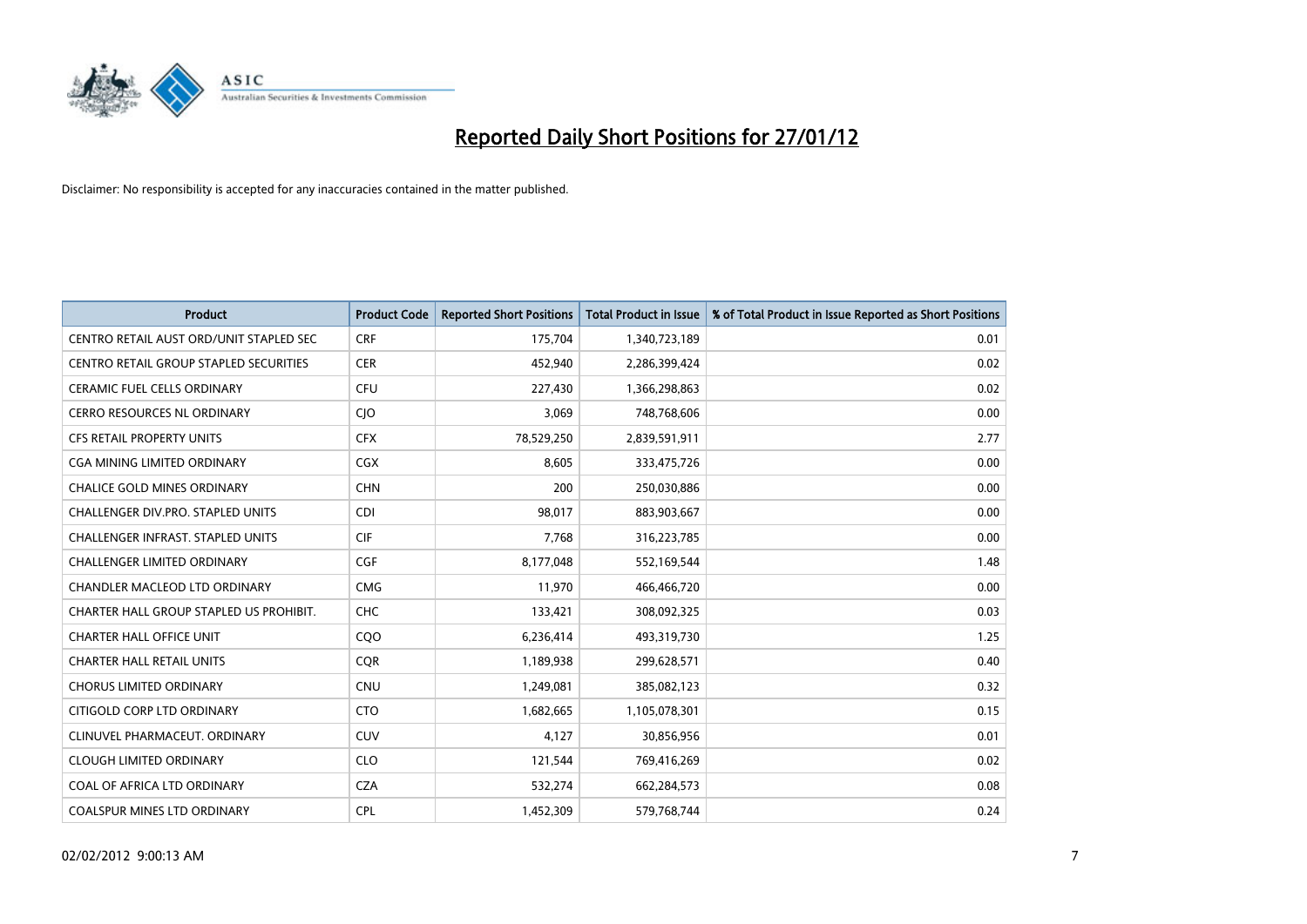

| Product                                 | <b>Product Code</b> | <b>Reported Short Positions</b> | <b>Total Product in Issue</b> | % of Total Product in Issue Reported as Short Positions |
|-----------------------------------------|---------------------|---------------------------------|-------------------------------|---------------------------------------------------------|
| COCA-COLA AMATIL ORDINARY               | <b>CCL</b>          | 11,092,641                      | 759,567,552                   | 1.46                                                    |
| <b>COCHLEAR LIMITED ORDINARY</b>        | <b>COH</b>          | 5,051,289                       | 56,902,433                    | 8.82                                                    |
| <b>COCKATOO COAL ORDINARY</b>           | <b>COK</b>          | 8,101,720                       | 1,016,196,908                 | 0.78                                                    |
| <b>COKAL LTD ORDINARY</b>               | <b>CKA</b>          | 814,648                         | 384,227,102                   | 0.21                                                    |
| <b>COLLINS FOODS LTD ORDINARY</b>       | <b>CKF</b>          | 34,926                          | 93,000,003                    | 0.04                                                    |
| COMMONWEALTH BANK, ORDINARY             | <b>CBA</b>          | 34,748,205                      | 1,581,280,593                 | 2.16                                                    |
| <b>COMMONWEALTH PROP ORDINARY UNITS</b> | <b>CPA</b>          | 24,339,759                      | 2,458,123,552                 | 1.00                                                    |
| <b>COMPASS RESOURCES ORDINARY</b>       | <b>CMR</b>          | 115,000                         | 1,403,744,100                 | 0.00                                                    |
| <b>COMPUTERSHARE LTD ORDINARY</b>       | <b>CPU</b>          | 8,263,802                       | 555,664,059                   | 1.47                                                    |
| CONSOLIDATED MEDIA, ORDINARY            | <b>CMI</b>          | 1,421,745                       | 561,834,996                   | 0.24                                                    |
| CONTANGO MICROCAP ORDINARY              | <b>CTN</b>          | 7,500                           | 147,467,406                   | 0.01                                                    |
| CONTINENTAL COAL LTD ORDINARY           | CCC                 | 49,035                          | 399,224,054                   | 0.01                                                    |
| <b>COOPER ENERGY LTD ORDINARY</b>       | <b>COE</b>          | 958,839                         | 292,791,528                   | 0.33                                                    |
| <b>COPPER STRIKE LTD ORDINARY</b>       | <b>CSE</b>          | 714                             | 129,455,571                   | 0.00                                                    |
| <b>CORDLIFE LIMITED ORDINARY</b>        | CBB                 | $\mathbf{1}$                    | 150,887,354                   | 0.00                                                    |
| <b>CREDIT CORP GROUP ORDINARY</b>       | <b>CCP</b>          | 4,756                           | 45,571,114                    | 0.01                                                    |
| CROMWELL PROP STAPLED SECURITIES        | <b>CMW</b>          | 87,748                          | 1,112,401,436                 | 0.01                                                    |
| <b>CROWN LIMITED ORDINARY</b>           | <b>CWN</b>          | 3,506,288                       | 728,394,185                   | 0.49                                                    |
| <b>CSG LIMITED ORDINARY</b>             | CSV                 | 616,231                         | 282,567,499                   | 0.22                                                    |
| <b>CSL LIMITED ORDINARY</b>             | <b>CSL</b>          | 6,057,741                       | 519,362,361                   | 1.16                                                    |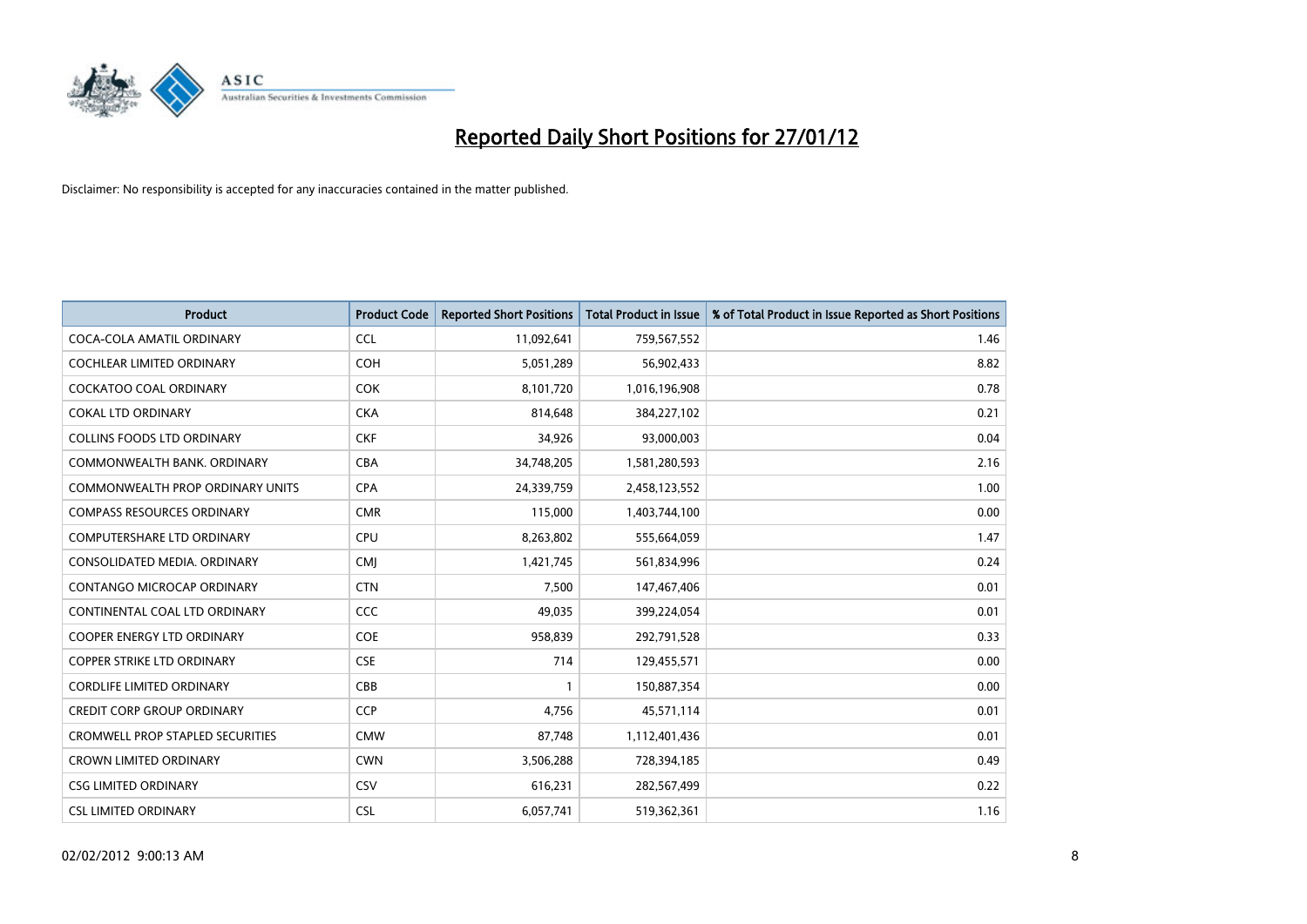

| <b>Product</b>                     | <b>Product Code</b> | <b>Reported Short Positions</b> | <b>Total Product in Issue</b> | % of Total Product in Issue Reported as Short Positions |
|------------------------------------|---------------------|---------------------------------|-------------------------------|---------------------------------------------------------|
| <b>CSR LIMITED ORDINARY</b>        | <b>CSR</b>          | 21,370,321                      | 506,000,315                   | 4.20                                                    |
| <b>CUDECO LIMITED ORDINARY</b>     | <b>CDU</b>          | 2,678,534                       | 160,018,572                   | 1.66                                                    |
| <b>CUSTOMERS LIMITED ORDINARY</b>  | <b>CUS</b>          | 16,429                          | 134,869,357                   | 0.01                                                    |
| DART ENERGY LTD ORDINARY           | <b>DTE</b>          | 6,616,726                       | 734,931,470                   | 0.91                                                    |
| DAVID JONES LIMITED ORDINARY       | <b>DJS</b>          | 50,497,016                      | 524,940,325                   | 9.61                                                    |
| DECMIL GROUP LIMITED ORDINARY      | <b>DCG</b>          | 158,551                         | 165,692,757                   | 0.08                                                    |
| DEEP YELLOW LIMITED ORDINARY       | <b>DYL</b>          | 15,876                          | 1,128,736,403                 | 0.00                                                    |
| DEVINE LIMITED ORDINARY            | <b>DVN</b>          | 1,011                           | 158,730,556                   | 0.00                                                    |
| DEXUS PROPERTY GROUP STAPLED UNITS | <b>DXS</b>          | 25,146,889                      | 4,839,024,176                 | 0.51                                                    |
| DISCOVERY METALS LTD ORDINARY      | <b>DML</b>          | 10,113,006                      | 442,128,231                   | 2.29                                                    |
| DOMINO PIZZA ENTERPR ORDINARY      | <b>DMP</b>          | 38,516                          | 69,174,674                    | 0.05                                                    |
| DOWNER EDI LIMITED ORDINARY        | <b>DOW</b>          | 6,345,246                       | 429,100,296                   | 1.47                                                    |
| DRILLSEARCH ENERGY ORDINARY        | <b>DLS</b>          | 82,907                          | 305,176,742                   | 0.03                                                    |
| DUET GROUP STAPLED US PROHIBIT.    | <b>DUE</b>          | 13,313,133                      | 1,091,628,341                 | 1.22                                                    |
| DULUXGROUP LIMITED ORDINARY        | <b>DLX</b>          | 10,439,423                      | 367,456,259                   | 2.83                                                    |
| <b>DWS LTD ORDINARY</b>            | <b>DWS</b>          | 500                             | 132,362,763                   | 0.00                                                    |
| ECHO ENTERTAINMENT ORDINARY        | EGP                 | 5,253,172                       | 688,019,737                   | 0.76                                                    |
| ELDERS LIMITED ORDINARY            | <b>ELD</b>          | 15,288,001                      | 448,598,480                   | 3.40                                                    |
| ELDORADO GOLD CORP CDI 1:1         | EAU                 | 37,067                          | 9,209,510                     | 0.39                                                    |
| ELEMENTAL MINERALS ORDINARY        | <b>ELM</b>          | 244,273                         | 229,037,236                   | 0.09                                                    |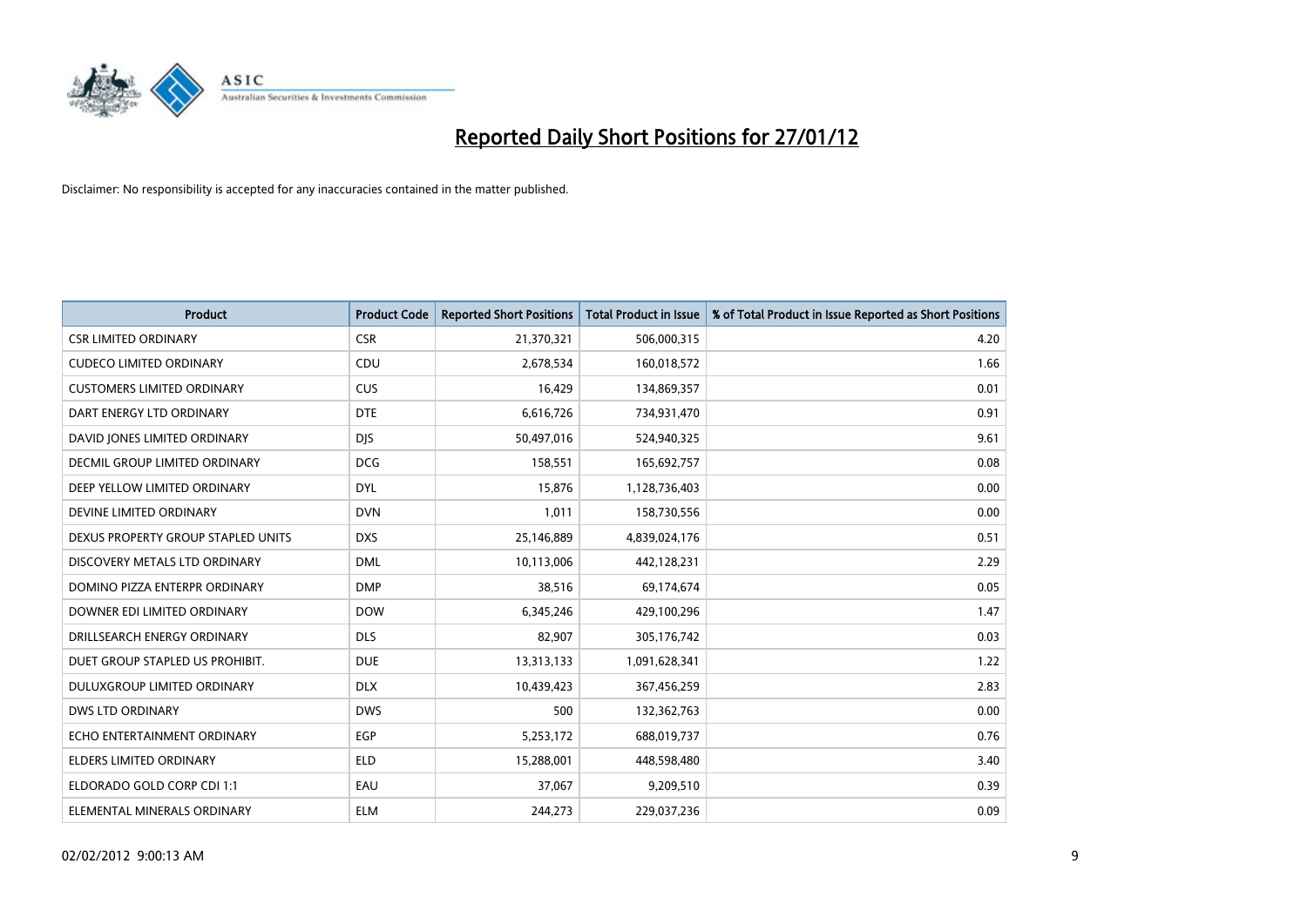

| Product                               | <b>Product Code</b> | <b>Reported Short Positions</b> | <b>Total Product in Issue</b> | % of Total Product in Issue Reported as Short Positions |
|---------------------------------------|---------------------|---------------------------------|-------------------------------|---------------------------------------------------------|
| ELEMENTOS LIMITED ORDINARY            | <b>ELT</b>          | 16                              | 82,383,526                    | 0.00                                                    |
| ELIXIR PETROLEUM LTD ORDINARY         | <b>EXR</b>          | 324,400                         | 217,288,472                   | 0.15                                                    |
| <b>EMECO HOLDINGS ORDINARY</b>        | <b>EHL</b>          | 882,522                         | 631,237,586                   | 0.14                                                    |
| <b>ENDEAVOUR MIN CORP CDI 1:1</b>     | <b>EVR</b>          | 22,931                          | 123,748,715                   | 0.01                                                    |
| <b>ENERGY RESOURCES ORDINARY 'A'</b>  | <b>ERA</b>          | 3,892,568                       | 517,725,062                   | 0.74                                                    |
| <b>ENERGY WORLD CORPOR, ORDINARY</b>  | <b>EWC</b>          | 21,101,939                      | 1,734,166,672                 | 1.22                                                    |
| <b>ENTEK ENERGY LTD ORDINARY</b>      | ETE                 | 489,903                         | 510,657,387                   | 0.10                                                    |
| <b>ENTELLECT LIMITED ORDINARY</b>     | <b>ESN</b>          | 464,050                         | 985,337,932                   | 0.05                                                    |
| <b>ENVESTRA LIMITED ORDINARY</b>      | <b>ENV</b>          | 1,480,725                       | 1,547,890,032                 | 0.10                                                    |
| EVOLUTION MINING LTD ORDINARY         | <b>EVN</b>          | 916,318                         | 700,995,107                   | 0.12                                                    |
| EXOMA ENERGY LIMITED ORDINARY         | <b>EXE</b>          | 281,678                         | 417,357,759                   | 0.07                                                    |
| EXTRACT RESOURCES ORDINARY            | <b>EXT</b>          | 915,508                         | 251,159,163                   | 0.35                                                    |
| FAIRFAX MEDIA LTD ORDINARY            | <b>FXI</b>          | 286,923,417                     | 2,351,955,725                 | 12.21                                                   |
| <b>FANTASTIC HOLDINGS ORDINARY</b>    | <b>FAN</b>          | 1,220                           | 102,739,538                   | 0.00                                                    |
| FAR LTD ORDINARY                      | <b>FAR</b>          | 21,000,000                      | 2,150,080,157                 | 0.98                                                    |
| FISHER & PAYKEL APP. ORDINARY         | <b>FPA</b>          | 18,298                          | 724,235,162                   | 0.00                                                    |
| FKP PROPERTY GROUP STAPLED SECURITIES | <b>FKP</b>          | 26,623,693                      | 1,197,968,723                 | 2.21                                                    |
| FLEETWOOD CORP ORDINARY               | <b>FWD</b>          | 241,620                         | 58,850,214                    | 0.40                                                    |
| FLETCHER BUILDING ORDINARY            | <b>FBU</b>          | 10,784,521                      | 680,739,504                   | 1.60                                                    |
| <b>FLEXIGROUP LIMITED ORDINARY</b>    | FXL                 | 59,830                          | 279,268,329                   | 0.02                                                    |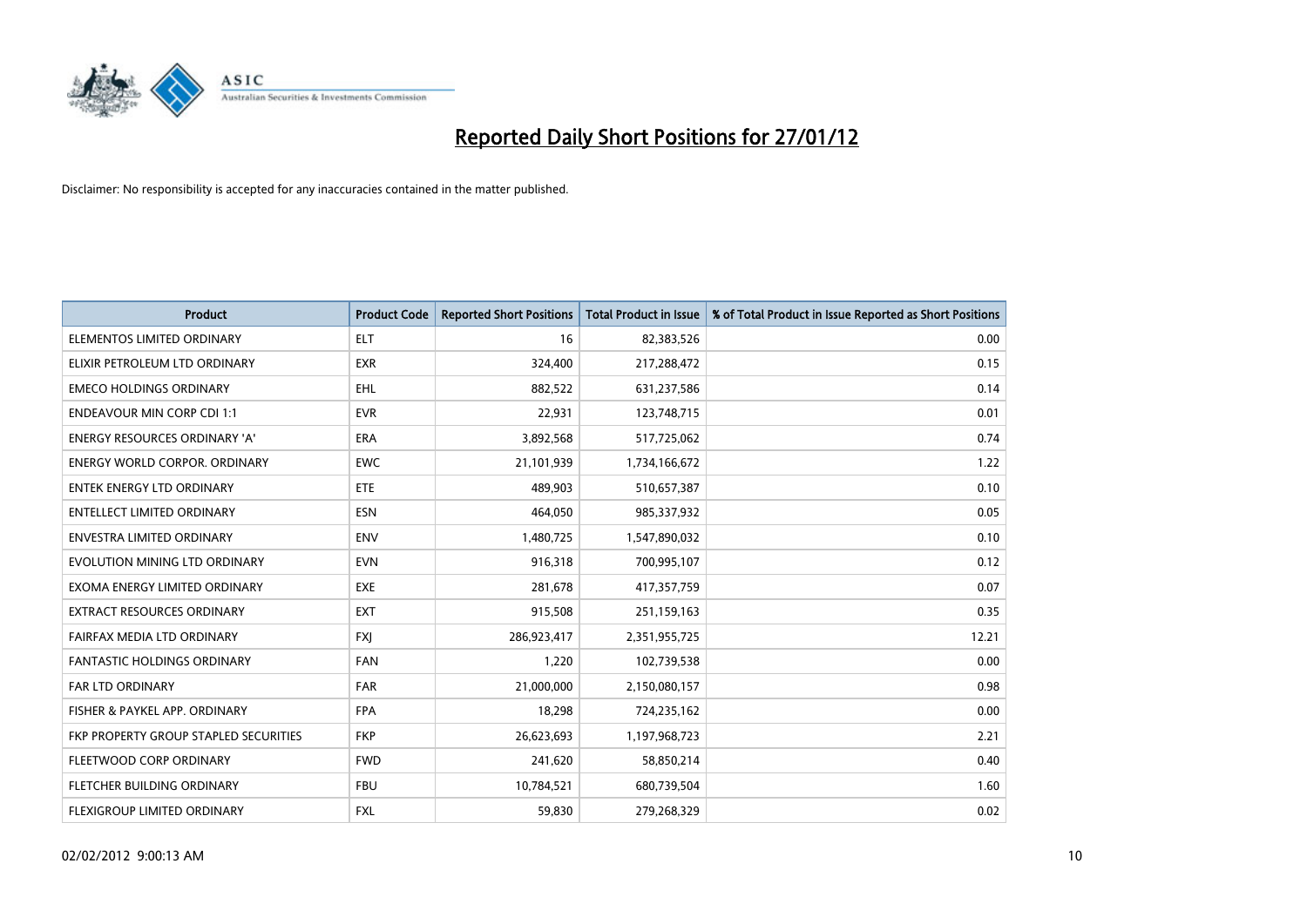

| <b>Product</b>                            | <b>Product Code</b> | <b>Reported Short Positions</b> | <b>Total Product in Issue</b> | % of Total Product in Issue Reported as Short Positions |
|-------------------------------------------|---------------------|---------------------------------|-------------------------------|---------------------------------------------------------|
| <b>FLIGHT CENTRE ORDINARY</b>             | <b>FLT</b>          | 9,614,746                       | 100,005,264                   | 9.59                                                    |
| FLINDERS MINES LTD ORDINARY               | <b>FMS</b>          | 30,329,938                      | 1,821,300,404                 | 1.67                                                    |
| <b>FOCUS MINERALS LTD ORDINARY</b>        | <b>FML</b>          | 684,506                         | 4,320,773,701                 | 0.01                                                    |
| <b>FORGE GROUP LIMITED ORDINARY</b>       | FGE                 | 113,143                         | 83,469,014                    | 0.13                                                    |
| FORTE ENERGY NL ORDINARY                  | FTE                 | 2,667,039                       | 695,589,311                   | 0.38                                                    |
| FORTESCUE METALS GRP ORDINARY             | <b>FMG</b>          | 115,916,741                     | 3,113,798,659                 | 3.68                                                    |
| <b>FUNTASTIC LIMITED ORDINARY</b>         | <b>FUN</b>          | 322,528                         | 340,997,682                   | 0.09                                                    |
| <b>G.U.D. HOLDINGS ORDINARY</b>           | GUD                 | 457,763                         | 70,107,387                    | 0.64                                                    |
| <b>GALAXY RESOURCES ORDINARY</b>          | GXY                 | 2,799,739                       | 323,327,000                   | 0.84                                                    |
| <b>GEODYNAMICS LIMITED ORDINARY</b>       | GDY                 | 416,338                         | 363,690,627                   | 0.12                                                    |
| <b>GINDALBIE METALS LTD ORDINARY</b>      | GBG                 | 28,360,926                      | 1,247,487,454                 | 2.28                                                    |
| <b>GLOBAL MINING ORDINARY</b>             | GMI                 | 8,951                           | 181,898,994                   | 0.00                                                    |
| <b>GLOUCESTER COAL ORDINARY</b>           | GCL                 | 1,320,894                       | 202,905,967                   | 0.67                                                    |
| <b>GME RESOURCES LTD ORDINARY</b>         | <b>GME</b>          | 800                             | 322,635,902                   | 0.00                                                    |
| <b>GOLDEN WEST RESOURCE ORDINARY</b>      | <b>GWR</b>          | 1,617                           | 192,142,447                   | 0.00                                                    |
| <b>GOODMAN FIELDER, ORDINARY</b>          | <b>GFF</b>          | 87,819,102                      | 1,955,559,207                 | 4.50                                                    |
| <b>GOODMAN GROUP STAPLED US PROHIBIT.</b> | <b>GMG</b>          | 34,641,788                      | 7,699,816,741                 | 0.44                                                    |
| <b>GPT GROUP STAPLED SEC.</b>             | <b>GPT</b>          | 18,115,532                      | 1,812,767,108                 | 1.01                                                    |
| <b>GRAINCORP LIMITED A CLASS ORDINARY</b> | <b>GNC</b>          | 858,873                         | 198,318,900                   | 0.42                                                    |
| <b>GRANGE RESOURCES, ORDINARY</b>         | GRR                 | 182,181                         | 1,154,359,727                 | 0.01                                                    |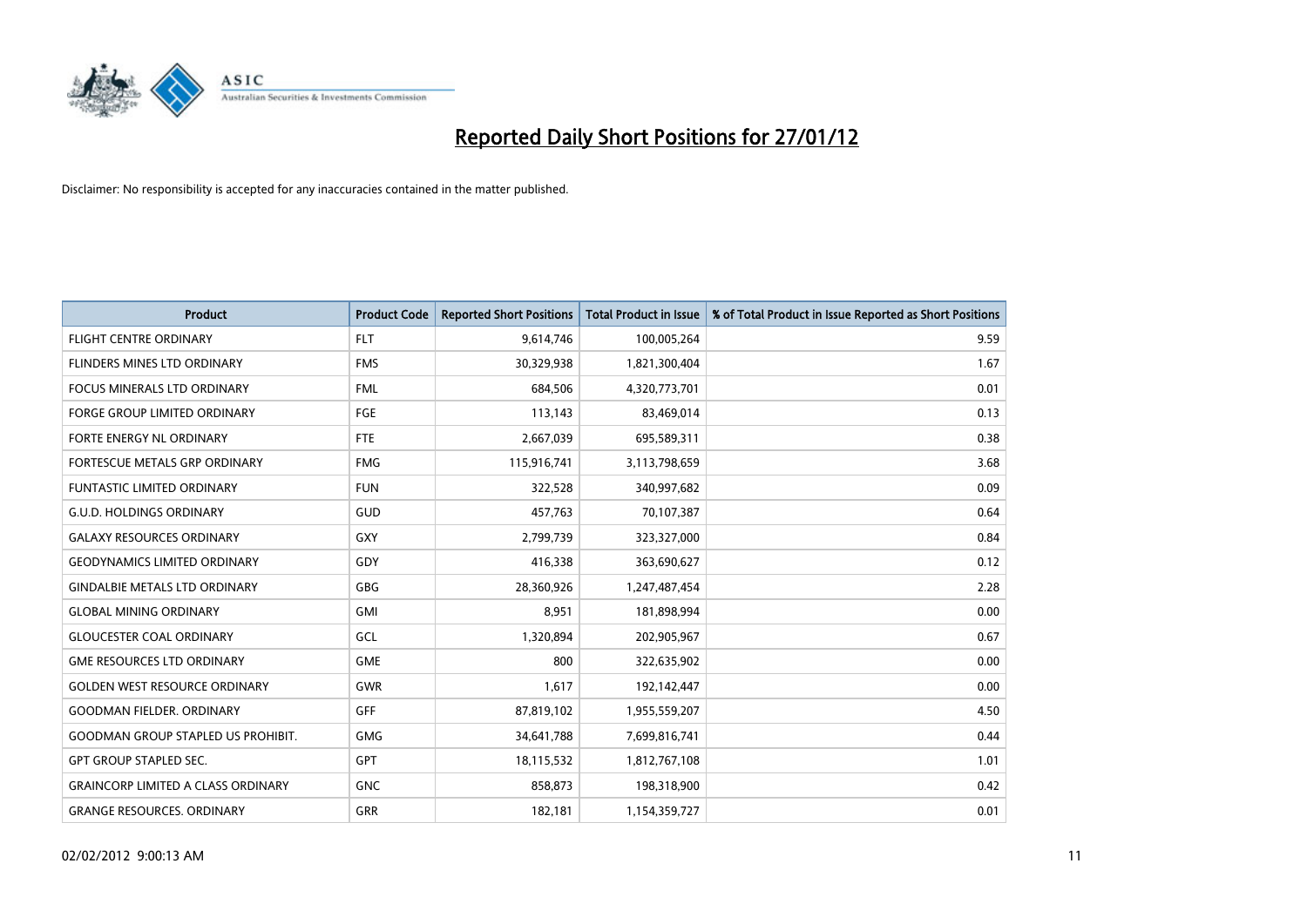

| <b>Product</b>                                   | <b>Product Code</b> | <b>Reported Short Positions</b> | <b>Total Product in Issue</b> | % of Total Product in Issue Reported as Short Positions |
|--------------------------------------------------|---------------------|---------------------------------|-------------------------------|---------------------------------------------------------|
| <b>GREENCAP LIMITED ORDINARY</b>                 | GCG                 | 1                               | 262,515,385                   | 0.00                                                    |
| <b>GREENLAND MIN EN LTD ORDINARY</b>             | GGG                 | 3,282,193                       | 416,390,488                   | 0.77                                                    |
| <b>GROWTHPOINT PROPERTY ORD/UNIT STAPLED SEC</b> | GOZ                 | 100,000                         | 291,904,374                   | 0.03                                                    |
| <b>GRYPHON MINERALS LTD ORDINARY</b>             | GRY                 | 1,274,507                       | 348,164,983                   | 0.38                                                    |
| <b>GUILDFORD COAL LTD ORDINARY</b>               | <b>GUF</b>          | 1,332,945                       | 230,523,734                   | 0.58                                                    |
| <b>GUINNESS PEAT GROUP. CDI 1:1</b>              | <b>GPG</b>          | 100,054                         | 282,039,580                   | 0.04                                                    |
| <b>GUNNS LIMITED ORDINARY</b>                    | <b>GNS</b>          | 42,499,795                      | 848,401,559                   | 4.99                                                    |
| <b>GWA GROUP LTD ORDINARY</b>                    | <b>GWA</b>          | 11,575,667                      | 301,525,014                   | 3.83                                                    |
| <b>HARVEY NORMAN ORDINARY</b>                    | <b>HVN</b>          | 63,909,529                      | 1,062,316,784                 | 6.03                                                    |
| HASTIE GROUP LIMITED ORDINARY                    | <b>HST</b>          | 232,234                         | 137,353,504                   | 0.16                                                    |
| HASTINGS DIVERSIFIED STAPLED SECURITY            | <b>HDF</b>          | 1,902,556                       | 530,001,072                   | 0.36                                                    |
| <b>HAVILAH RESOURCES NL ORDINARY</b>             | <b>HAV</b>          | 62,877                          | 101,311,223                   | 0.06                                                    |
| HEARTWARE INT INC CDI 35:1                       | <b>HIN</b>          | 272,008                         | 43,772,855                    | 0.62                                                    |
| <b>HENDERSON GROUP CDI 1:1</b>                   | <b>HGG</b>          | 13,385,751                      | 666,703,844                   | 2.00                                                    |
| HFA HOLDINGS LIMITED ORDINARY                    | <b>HFA</b>          | 16,273                          | 117,332,831                   | 0.01                                                    |
| HIGHLANDS PACIFIC ORDINARY                       | HIG                 | 2,459,484                       | 686,082,148                   | 0.36                                                    |
| HILLGROVE RES LTD ORDINARY                       | <b>HGO</b>          | 7,530,980                       | 793,698,575                   | 0.95                                                    |
| HILLS HOLDINGS LTD ORDINARY                      | <b>HIL</b>          | 3,688,861                       | 246,349,244                   | 1.50                                                    |
| HORIZON OIL LIMITED ORDINARY                     | <b>HZN</b>          | 23,227,476                      | 1,130,811,515                 | 2.05                                                    |
| ICON ENERGY LIMITED ORDINARY                     | ICN                 | 4,130                           | 469,301,394                   | 0.00                                                    |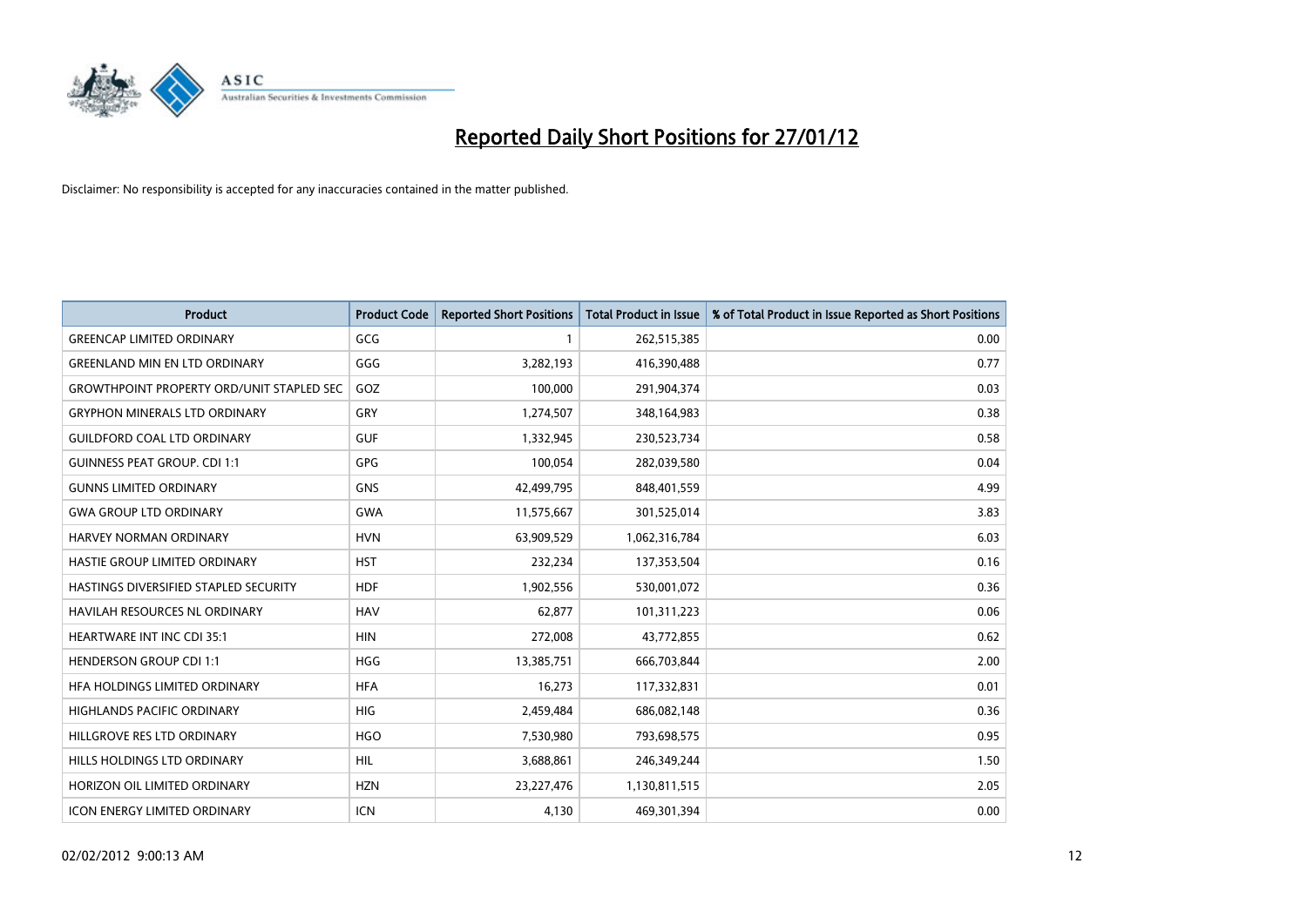

| <b>Product</b>                                | <b>Product Code</b> | <b>Reported Short Positions</b> | <b>Total Product in Issue</b> | % of Total Product in Issue Reported as Short Positions |
|-----------------------------------------------|---------------------|---------------------------------|-------------------------------|---------------------------------------------------------|
| <b>IINET LIMITED ORDINARY</b>                 | <b>IIN</b>          | 158,253                         | 148,896,183                   | 0.10                                                    |
| ILUKA RESOURCES ORDINARY                      | ILU                 | 17,880,422                      | 418,700,517                   | 4.25                                                    |
| <b>IMDEX LIMITED ORDINARY</b>                 | <b>IMD</b>          | 949,001                         | 205,055,435                   | 0.46                                                    |
| IMF (AUSTRALIA) LTD ORDINARY                  | <b>IMF</b>          | 329,821                         | 123,828,193                   | 0.26                                                    |
| <b>IMX RESOURCES LTD ORDINARY</b>             | <b>IXR</b>          | 20,000                          | 262,612,803                   | 0.01                                                    |
| <b>INCITEC PIVOT ORDINARY</b>                 | <b>IPL</b>          | 4,410,301                       | 1,628,730,107                 | 0.27                                                    |
| INDEPENDENCE GROUP ORDINARY                   | <b>IGO</b>          | 6,225,081                       | 232,525,035                   | 2.68                                                    |
| INDOPHIL RESOURCES ORDINARY                   | <b>IRN</b>          | 1,172,355                       | 1,062,104,527                 | 0.09                                                    |
| <b>INDUSTREA LIMITED ORDINARY</b>             | <b>IDL</b>          | 1,085,959                       | 368,992,435                   | 0.30                                                    |
| <b>INFIGEN ENERGY STAPLED SECURITIES</b>      | <b>IFN</b>          | 5,037,532                       | 762,265,972                   | 0.68                                                    |
| ING RE COM GROUP STAPLED SECURITIES           | ILF                 | 3,583                           | 441,029,194                   | 0.00                                                    |
| <b>INSURANCE AUSTRALIA ORDINARY</b>           | IAG                 | 6,681,475                       | 2,079,034,021                 | 0.30                                                    |
| INTEGRA MINING LTD. ORDINARY                  | <b>IGR</b>          | 4,696,548                       | 846,293,881                   | 0.55                                                    |
| <b>INTREPID MINES ORDINARY</b>                | <b>IAU</b>          | 3,576,261                       | 523,827,541                   | 0.69                                                    |
| <b>INVESTA OFFICE FUND STAPLED SECURITIES</b> | <b>IOF</b>          | 8,024,622                       | 2,657,463,999                 | 0.29                                                    |
| <b>INVOCARE LIMITED ORDINARY</b>              | <b>IVC</b>          | 1,902,517                       | 110,030,298                   | 1.72                                                    |
| ION LIMITED ORDINARY                          | <b>ION</b>          | 164,453                         | 256,365,105                   | 0.06                                                    |
| <b>IOOF HOLDINGS LTD ORDINARY</b>             | IFL                 | 870,140                         | 229,794,395                   | 0.38                                                    |
| <b>IPROPERTY GROUP LTD ORDINARY</b>           | <b>IPP</b>          | 5,351                           | 169,527,776                   | 0.00                                                    |
| <b>IRESS MARKET TECH. ORDINARY</b>            | <b>IRE</b>          | 1,544,085                       | 127,036,010                   | 1.22                                                    |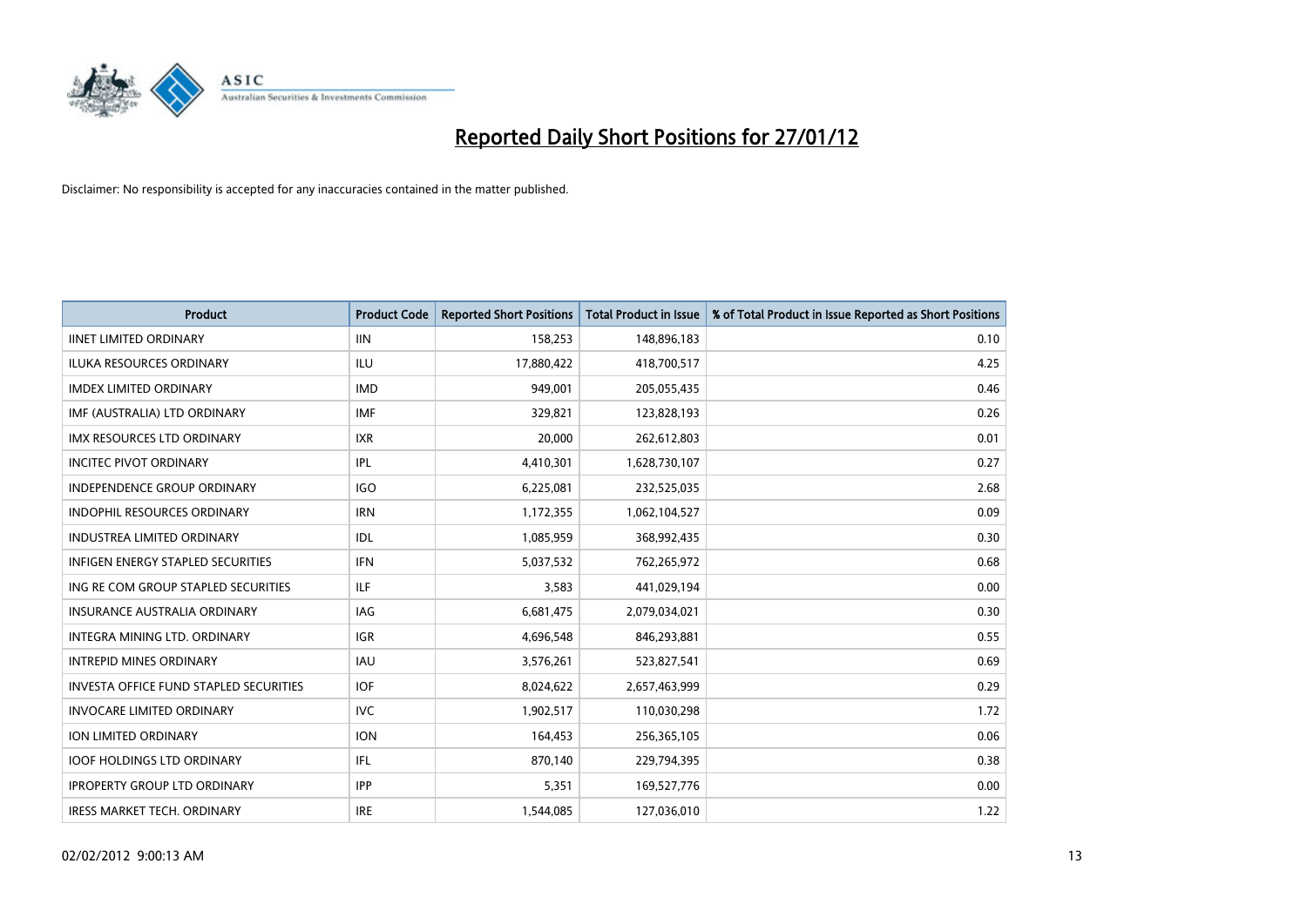

| <b>Product</b>                            | <b>Product Code</b> | <b>Reported Short Positions</b> | <b>Total Product in Issue</b> | % of Total Product in Issue Reported as Short Positions |
|-------------------------------------------|---------------------|---------------------------------|-------------------------------|---------------------------------------------------------|
| <b>IRON ORE HOLDINGS ORDINARY</b>         | <b>IOH</b>          | 14,525                          | 166,087,005                   | 0.01                                                    |
| ISHARES MSCI AUS 200 ISHARES MSCI AUS 200 | <b>IOZ</b>          | 74,090                          | 2,927,373                     | 2.53                                                    |
| <b>ISHARES MSCI TAIWAN CDI 1:1</b>        | <b>ITW</b>          | 80,889                          | 184,400,000                   | 0.04                                                    |
| ISHARES S&P HIGH DIV ISHARES S&P HIGH DIV | <b>IHD</b>          | 69,754                          | 2,503,027                     | 2.79                                                    |
| ISHARES SMALL ORDS ISHARES SMALL ORDS     | <b>ISO</b>          | 916,056                         | 5,403,165                     | 16.95                                                   |
| <b>IVANHOE AUSTRALIA ORDINARY</b>         | <b>IVA</b>          | 2,144,853                       | 552,385,295                   | 0.38                                                    |
| JAMES HARDIE INDUST CHESS DEPOSITARY INT  | <b>JHX</b>          | 17,452,628                      | 435,746,077                   | 4.04                                                    |
| <b>JAMESON RESOURCES ORDINARY</b>         | <b>JAL</b>          | 1,600,000                       | 142,001,227                   | 1.13                                                    |
| <b>JB HI-FI LIMITED ORDINARY</b>          | <b>JBH</b>          | 21,831,988                      | 98,833,643                    | 22.09                                                   |
| <b>KAGARA LTD ORDINARY</b>                | <b>KZL</b>          | 13,672,061                      | 798,953,117                   | 1.72                                                    |
| KAROON GAS AUSTRALIA ORDINARY             | <b>KAR</b>          | 2,811,123                       | 221,420,769                   | 1.27                                                    |
| KATHMANDU HOLD LTD ORDINARY               | <b>KMD</b>          | 1,267,179                       | 200,000,000                   | 0.63                                                    |
| <b>KBL MINING LIMITED ORDINARY</b>        | <b>KBL</b>          | 1,820                           | 168,032,869                   | 0.00                                                    |
| <b>KEYBRIDGE CAPITAL ORDINARY</b>         | KBC                 | 6,000                           | 172,070,564                   | 0.00                                                    |
| KINGSGATE CONSOLID, ORDINARY              | <b>KCN</b>          | 3,789,900                       | 140,872,908                   | 2.70                                                    |
| KINGSROSE MINING LTD ORDINARY             | <b>KRM</b>          | 264,418                         | 271,985,968                   | 0.09                                                    |
| LEIGHTON HOLDINGS ORDINARY                | LEI                 | 6,633,966                       | 337,087,596                   | 1.94                                                    |
| LEND LEASE GROUP UNIT/ORD STAPLED         | <b>LLC</b>          | 1,640,718                       | 571,804,090                   | 0.27                                                    |
| LINC ENERGY LTD ORDINARY                  | <b>LNC</b>          | 14,809,034                      | 504,487,631                   | 2.91                                                    |
| LIQUEFIED NATURAL ORDINARY                | <b>LNG</b>          | 272,800                         | 267,699,015                   | 0.10                                                    |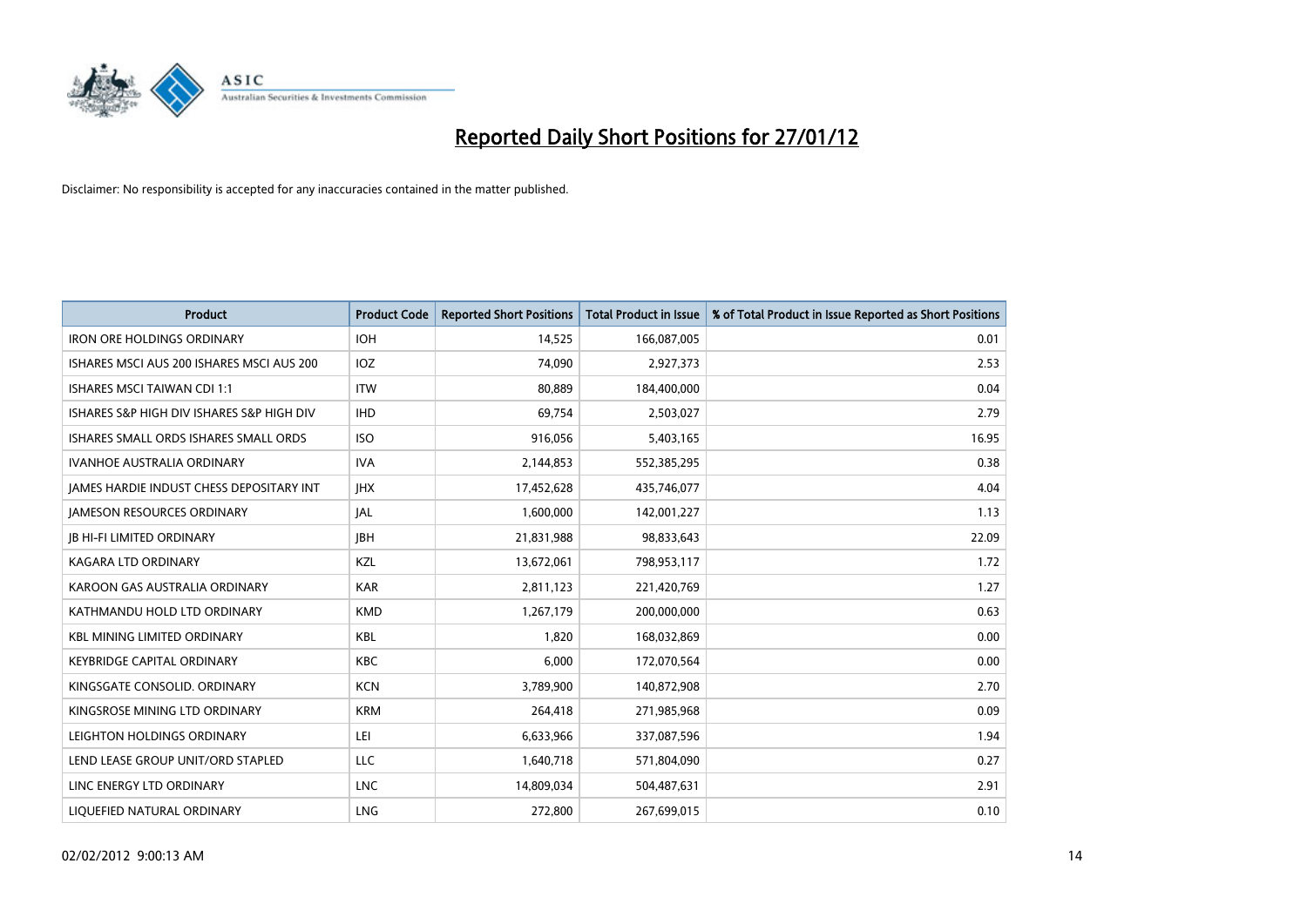

| <b>Product</b>                        | <b>Product Code</b> | <b>Reported Short Positions</b> | Total Product in Issue | % of Total Product in Issue Reported as Short Positions |
|---------------------------------------|---------------------|---------------------------------|------------------------|---------------------------------------------------------|
| LYNAS CORPORATION ORDINARY            | <b>LYC</b>          | 125,630,142                     | 1,713,846,913          | 7.32                                                    |
| M2 TELECOMMUNICATION ORDINARY         | <b>MTU</b>          | 318,008                         | 124,493,385            | 0.24                                                    |
| MACMAHON HOLDINGS ORDINARY            | MAH                 | 2,426,695                       | 738,631,705            | 0.33                                                    |
| MACO ATLAS ROADS GRP ORDINARY STAPLED | <b>MOA</b>          | 12,877,580                      | 464,279,594            | 2.76                                                    |
| MACOUARIE GROUP LTD ORDINARY          | <b>MOG</b>          | 8,209,635                       | 348,580,949            | 2.35                                                    |
| MARENGO MINING ORDINARY               | <b>MGO</b>          | 239,254                         | 1,002,399,863          | 0.03                                                    |
| <b>MATRIX C &amp; E LTD ORDINARY</b>  | <b>MCE</b>          | 692,844                         | 77,081,507             | 0.88                                                    |
| MCMILLAN SHAKESPEARE ORDINARY         | <b>MMS</b>          | 94,042                          | 70,639,319             | 0.13                                                    |
| <b>MCPHERSON'S LTD ORDINARY</b>       | <b>MCP</b>          | 15,360                          | 72,401,758             | 0.02                                                    |
| MEDUSA MINING LTD ORDINARY            | <b>MML</b>          | 1,266,714                       | 188,903,911            | 0.69                                                    |
| MELBOURNE IT LIMITED ORDINARY         | MLB                 | 141,142                         | 81,352,178             | 0.18                                                    |
| MEO AUSTRALIA LTD ORDINARY            | <b>MEO</b>          | 8,578,997                       | 539,913,260            | 1.59                                                    |
| <b>MERMAID MARINE ORDINARY</b>        | <b>MRM</b>          | 307,328                         | 217,833,136            | 0.14                                                    |
| MESOBLAST LIMITED ORDINARY            | <b>MSB</b>          | 8,933,379                       | 282,288,361            | 3.18                                                    |
| METALS X LIMITED ORDINARY             | <b>MLX</b>          | 665,340                         | 1,324,600,410          | 0.06                                                    |
| METCASH LIMITED ORDINARY              | <b>MTS</b>          | 31,682,829                      | 771,345,864            | 4.06                                                    |
| METGASCO LIMITED ORDINARY             | <b>MEL</b>          | 333,298                         | 338,592,672            | 0.10                                                    |
| METMINCO LIMITED ORDINARY             | <b>MNC</b>          | 13,813,821                      | 1,749,541,573          | 0.78                                                    |
| MHM METALS LIMITED ORDINARY           | <b>MHM</b>          | 46,078                          | 103,807,493            | 0.04                                                    |
| MICLYN EXP OFFSHR ORDINARY            | <b>MIO</b>          | 19,297                          | 278,515,705            | 0.01                                                    |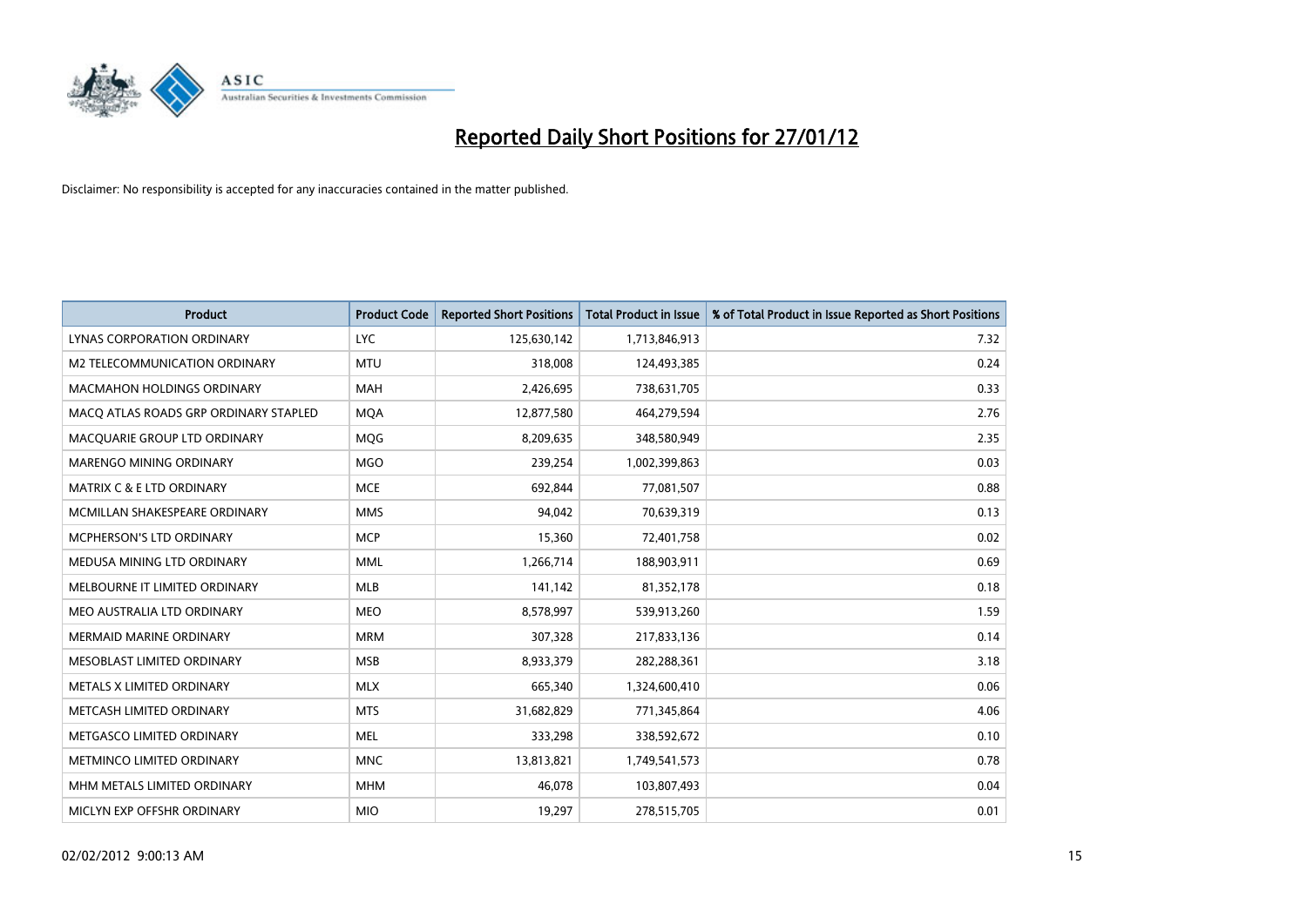

| <b>Product</b>                    | <b>Product Code</b> | <b>Reported Short Positions</b> | <b>Total Product in Issue</b> | % of Total Product in Issue Reported as Short Positions |
|-----------------------------------|---------------------|---------------------------------|-------------------------------|---------------------------------------------------------|
| MINCOR RESOURCES NL ORDINARY      | <b>MCR</b>          | 1,041,577                       | 195,818,871                   | 0.53                                                    |
| MINEMAKERS LIMITED ORDINARY       | <b>MAK</b>          | 51,285                          | 228,236,727                   | 0.02                                                    |
| MINERAL DEPOSITS ORDINARY         | <b>MDL</b>          | 135,362                         | 83,538,786                    | 0.17                                                    |
| MINERAL RESOURCES. ORDINARY       | <b>MIN</b>          | 886,639                         | 184,698,489                   | 0.47                                                    |
| MIRABELA NICKEL LTD ORDINARY      | <b>MBN</b>          | 12,119,001                      | 491,781,237                   | 2.48                                                    |
| MIRVAC GROUP STAPLED SECURITIES   | <b>MGR</b>          | 21,143,227                      | 3,416,996,915                 | 0.60                                                    |
| MOLOPO ENERGY LTD ORDINARY        | <b>MPO</b>          | 876,108                         | 245,579,810                   | 0.35                                                    |
| MOLY MINES LIMITED ORDINARY       | <b>MOL</b>          | 114,675                         | 384,893,989                   | 0.03                                                    |
| MONADELPHOUS GROUP ORDINARY       | <b>MND</b>          | 1,585,242                       | 88,674,327                    | 1.80                                                    |
| MORTGAGE CHOICE LTD ORDINARY      | <b>MOC</b>          | 2,171,499                       | 119,948,255                   | 1.81                                                    |
| <b>MOUNT GIBSON IRON ORDINARY</b> | <b>MGX</b>          | 4,785,898                       | 1,082,570,693                 | 0.44                                                    |
| MSF SUGAR LIMITED ORDINARY        | <b>MSF</b>          | 19,248                          | 69,248,422                    | 0.03                                                    |
| MULTIPLEX SITES SITES             | <b>MXUPA</b>        | 22                              | 4,500,000                     | 0.00                                                    |
| MURCHISON METALS LTD ORDINARY     | <b>MMX</b>          | 5,822,027                       | 444,447,777                   | 1.30                                                    |
| <b>MYER HOLDINGS LTD ORDINARY</b> | <b>MYR</b>          | 68,444,442                      | 583,384,551                   | 11.68                                                   |
| <b>MYSTATE LIMITED ORDINARY</b>   | <b>MYS</b>          | 3,638                           | 86,963,862                    | 0.00                                                    |
| NATIONAL AUST. BANK ORDINARY      | <b>NAB</b>          | 14,024,773                      | 2,238,481,005                 | 0.61                                                    |
| NATURAL FUEL LIMITED ORDINARY     | <b>NFL</b>          | $\mathbf{1}$                    | 1,121,912                     | 0.00                                                    |
| NAVIGATOR RESOURCES ORDINARY      | <b>NAV</b>          | 500                             | 2,222,216,576                 | 0.00                                                    |
| NAVITAS LIMITED ORDINARY          | <b>NVT</b>          | 4,579,684                       | 375,318,628                   | 1.21                                                    |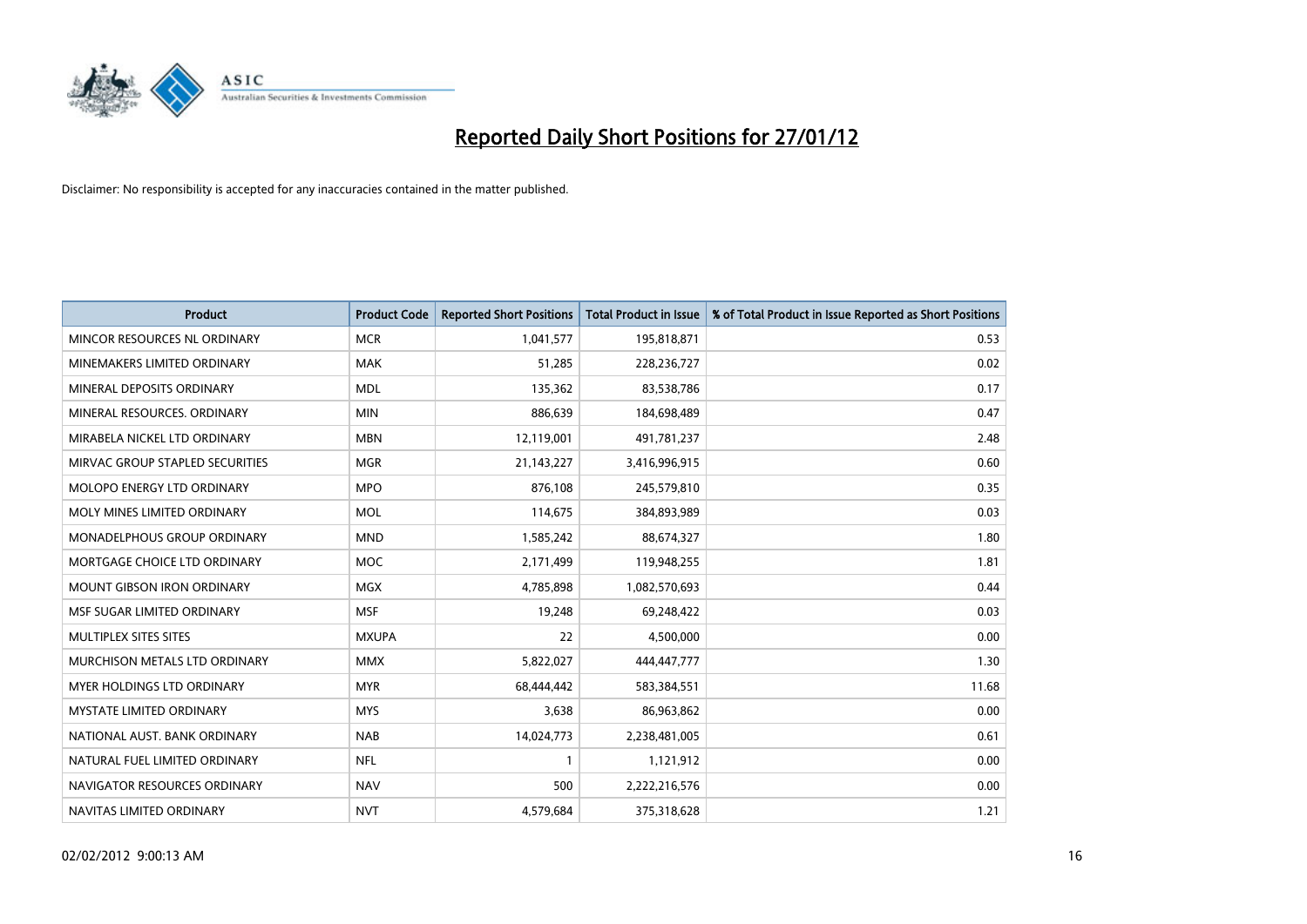

| <b>Product</b>                        | <b>Product Code</b> | <b>Reported Short Positions</b> | <b>Total Product in Issue</b> | % of Total Product in Issue Reported as Short Positions |
|---------------------------------------|---------------------|---------------------------------|-------------------------------|---------------------------------------------------------|
| NEPTUNE MARINE ORDINARY               | <b>NMS</b>          | 182,253                         | 1,748,545,632                 | 0.01                                                    |
| NEW HOPE CORPORATION ORDINARY         | <b>NHC</b>          | 1,695                           | 830,411,534                   | 0.00                                                    |
| NEWCREST MINING ORDINARY              | <b>NCM</b>          | 1,917,940                       | 765,849,811                   | 0.21                                                    |
| NEWS CORP A NON-VOTING CDI            | <b>NWSLV</b>        | 3,003,220                       | 1,680,512,856                 | 0.18                                                    |
| NEWS CORP B VOTING CDI                | <b>NWS</b>          | 2,892,601                       | 798,520,953                   | 0.36                                                    |
| NEXBIS LIMITED ORDINARY               | <b>NBS</b>          | 63,733                          | 798,356,704                   | 0.01                                                    |
| NEXUS ENERGY LIMITED ORDINARY         | <b>NXS</b>          | 5,809,651                       | 1,326,821,159                 | 0.43                                                    |
| NIB HOLDINGS LIMITED ORDINARY         | <b>NHF</b>          | 123,350                         | 466,733,110                   | 0.02                                                    |
| NIDO PETROLEUM ORDINARY               | <b>NDO</b>          | 106,737                         | 1,389,163,151                 | 0.01                                                    |
| NOBLE MINERAL RES ORDINARY            | <b>NMG</b>          | 1,384,249                       | 523,312,570                   | 0.27                                                    |
| NORTHERN IRON LTD ORDINARY            | <b>NFE</b>          | 699,324                         | 369,980,113                   | 0.18                                                    |
| NORTHERN STAR ORDINARY                | <b>NST</b>          | 870                             | 351,990,153                   | 0.00                                                    |
| NRW HOLDINGS LIMITED ORDINARY         | <b>NWH</b>          | 990,441                         | 278,888,011                   | 0.36                                                    |
| NUCOAL RESOURCES LTD ORDINARY         | <b>NCR</b>          | 12,697                          | 441,150,707                   | 0.00                                                    |
| NUFARM LIMITED ORDINARY               | <b>NUF</b>          | 3,976,425                       | 262,018,057                   | 1.53                                                    |
| OAKTON LIMITED ORDINARY               | <b>OKN</b>          | 637,305                         | 93,800,235                    | 0.68                                                    |
| OCEANAGOLD CORP. CHESS DEPOSITARY INT | <b>OGC</b>          | 866,319                         | 262,656,605                   | 0.33                                                    |
| OCEANIA CAPITAL LTD ORDINARY          | <b>OCP</b>          | 2,500                           | 91,921,295                    | 0.00                                                    |
| OIL SEARCH LTD ORDINARY               | OSH                 | 8,066,947                       | 1,325,155,171                 | 0.57                                                    |
| OM HOLDINGS LIMITED ORDINARY          | OMH                 | 5,518,631                       | 504,105,150                   | 1.09                                                    |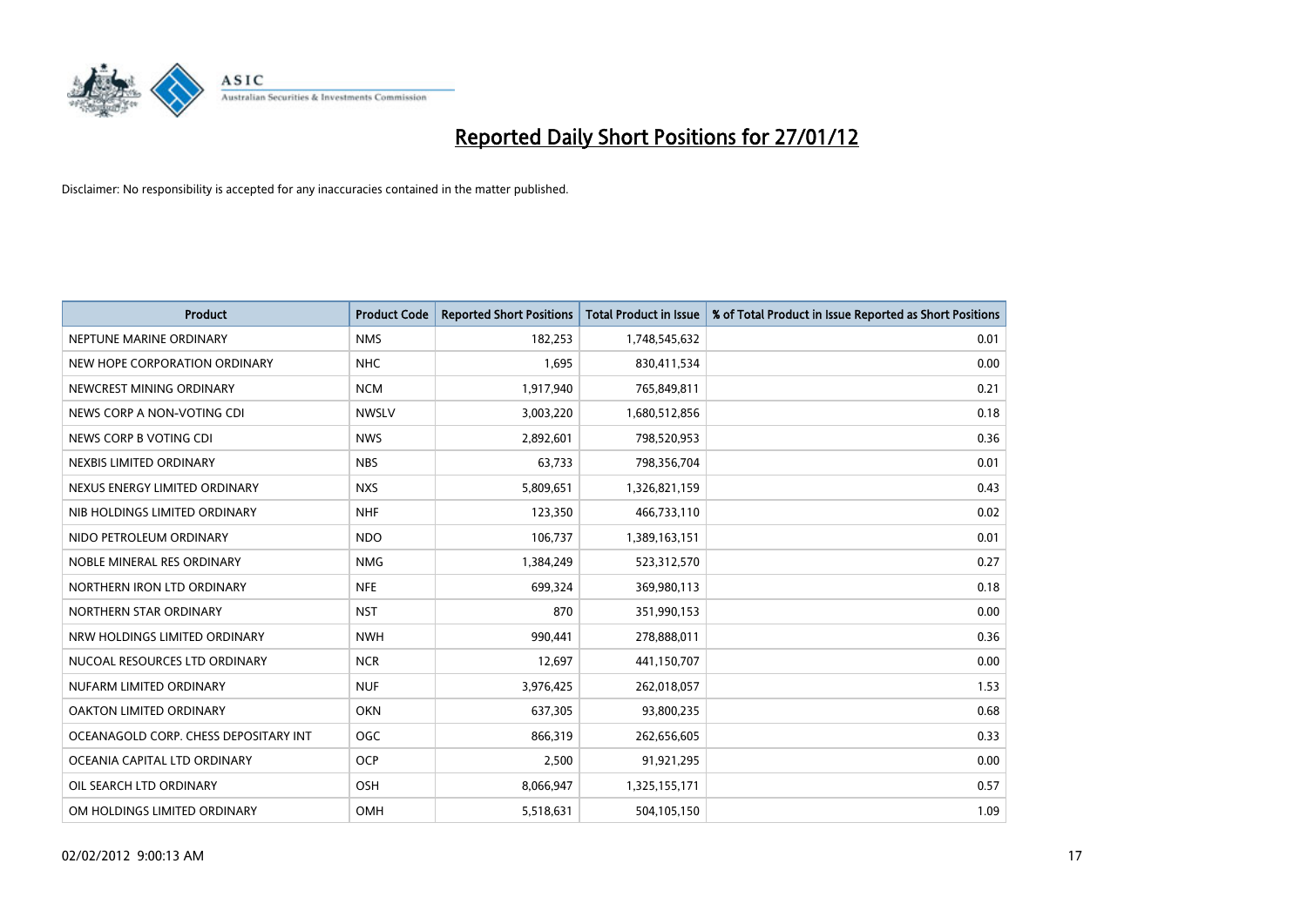

| <b>Product</b>                   | <b>Product Code</b> | <b>Reported Short Positions</b> | <b>Total Product in Issue</b> | % of Total Product in Issue Reported as Short Positions |
|----------------------------------|---------------------|---------------------------------|-------------------------------|---------------------------------------------------------|
| <b>ONESTEEL LIMITED ORDINARY</b> | OST                 | 67,111,741                      | 1,342,393,583                 | 4.99                                                    |
| ORICA LIMITED ORDINARY           | ORI                 | 3,668,224                       | 365,007,037                   | 0.99                                                    |
| ORIGIN ENERGY ORDINARY           | <b>ORG</b>          | 3,660,959                       | 1,086,168,298                 | 0.34                                                    |
| OROCOBRE LIMITED ORDINARY        | <b>ORE</b>          | 80,077                          | 103,195,029                   | 0.08                                                    |
| OROTONGROUP LIMITED ORDINARY     | ORL                 | 81,274                          | 40,880,902                    | 0.19                                                    |
| OTTO ENERGY LIMITED ORDINARY     | <b>OEL</b>          | 109,204                         | 1,138,290,071                 | 0.01                                                    |
| OZ MINERALS ORDINARY             | OZL                 | 9,068,615                       | 314,821,850                   | 2.87                                                    |
| PACIFIC BRANDS ORDINARY          | <b>PBG</b>          | 6,995,457                       | 912,915,695                   | 0.76                                                    |
| PALADIN ENERGY LTD ORDINARY      | <b>PDN</b>          | 26,979,143                      | 835,484,064                   | 3.24                                                    |
| PANAUST LIMITED ORDINARY         | <b>PNA</b>          | 12,390,825                      | 596,339,292                   | 2.07                                                    |
| PANORAMIC RESOURCES ORDINARY     | <b>PAN</b>          | 625,331                         | 207,050,710                   | 0.30                                                    |
| PAPERLINX LIMITED ORDINARY       | <b>PPX</b>          | 1,988,349                       | 609,280,761                   | 0.33                                                    |
| PAPILLON RES LTD ORDINARY        | <b>PIR</b>          | 230,623                         | 215,730,032                   | 0.11                                                    |
| PATTIES FOODS LTD ORDINARY       | PFL                 | $\mathbf{1}$                    | 138,989,223                   | 0.00                                                    |
| PEET LIMITED ORDINARY            | <b>PPC</b>          | 68,551                          | 320,170,604                   | 0.02                                                    |
| PENINSULA ENERGY LTD ORDINARY    | <b>PEN</b>          | 1,904,974                       | 2,136,025,262                 | 0.09                                                    |
| PERILYA LIMITED ORDINARY         | PEM                 | 6,767                           | 769,316,426                   | 0.00                                                    |
| PERPETUAL LIMITED ORDINARY       | PPT                 | 2,488,907                       | 41,980,678                    | 5.93                                                    |
| PERSEUS MINING LTD ORDINARY      | PRU                 | 3,057,498                       | 457,502,088                   | 0.66                                                    |
| PETSEC ENERGY ORDINARY           | <b>PSA</b>          | 223,332                         | 235,283,622                   | 0.09                                                    |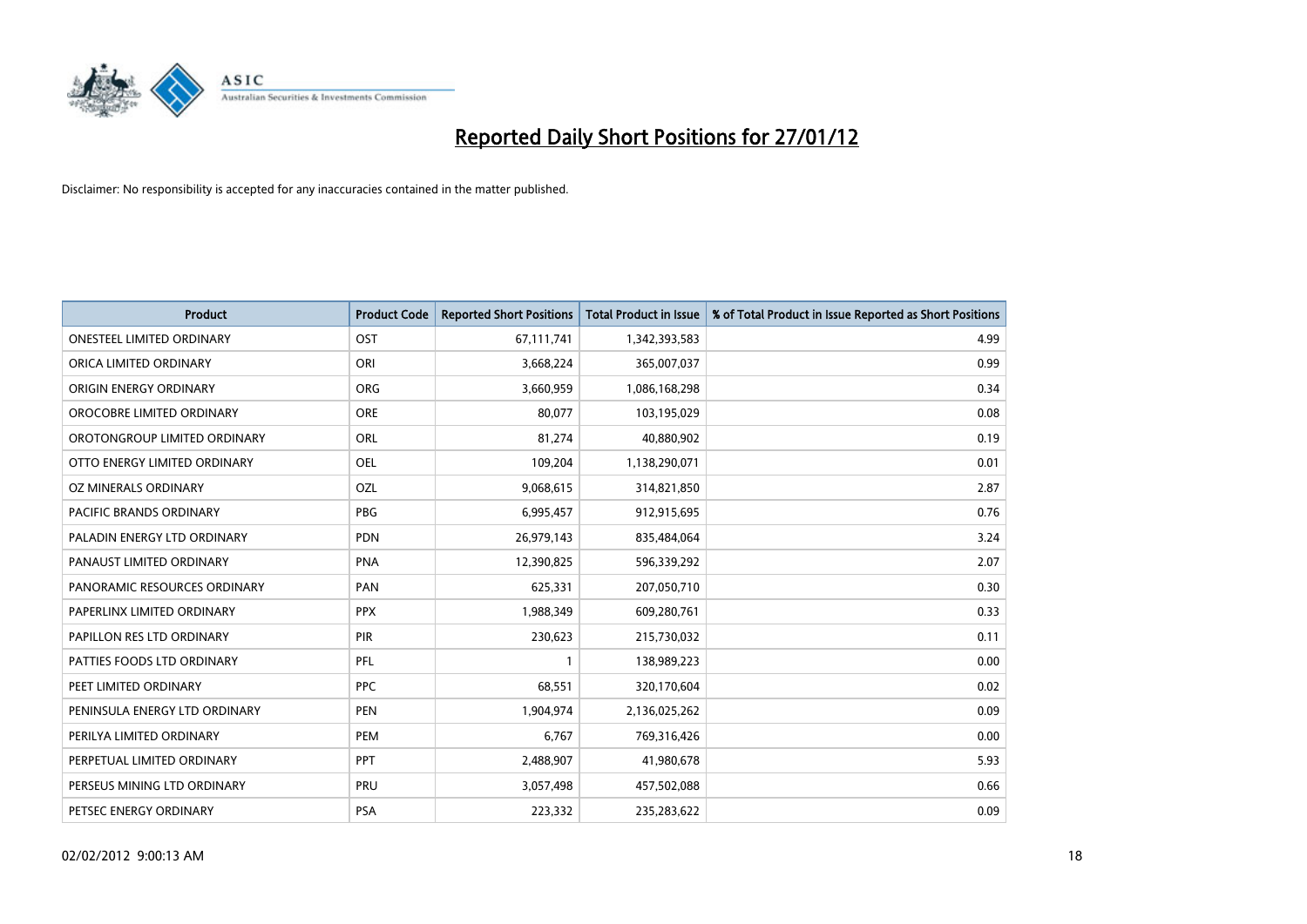

| <b>Product</b>                      | <b>Product Code</b> | <b>Reported Short Positions</b> | <b>Total Product in Issue</b> | % of Total Product in Issue Reported as Short Positions |
|-------------------------------------|---------------------|---------------------------------|-------------------------------|---------------------------------------------------------|
| PHARMAXIS LTD ORDINARY              | <b>PXS</b>          | 1,987,390                       | 305,890,989                   | 0.64                                                    |
| PHOTON GROUP LTD ORDINARY           | <b>PGA</b>          | 250,510                         | 1,540,886,866                 | 0.02                                                    |
| PLATINUM ASSET ORDINARY             | <b>PTM</b>          | 5,974,988                       | 561,347,878                   | 1.04                                                    |
| PLATINUM AUSTRALIA ORDINARY         | <b>PLA</b>          | 2,976,161                       | 453,380,039                   | 0.66                                                    |
| PLATINUM CAPITAL LTD ORDINARY       | <b>PMC</b>          | $\mathbf{1}$                    | 165,756,878                   | 0.00                                                    |
| <b>PMP LIMITED ORDINARY</b>         | PMP                 | 28,855                          | 326,662,253                   | 0.01                                                    |
| PORT BOUVARD LIMITED ORDINARY       | PBD                 | 6,754                           | 593,868,295                   | 0.00                                                    |
| PREMIER INVESTMENTS ORDINARY        | <b>PMV</b>          | 783,106                         | 155,062,831                   | 0.49                                                    |
| PRIMA BIOMED LTD ORDINARY           | <b>PRR</b>          | 4,593,967                       | 1,064,563,388                 | 0.43                                                    |
| PRIMARY HEALTH CARE ORDINARY        | <b>PRY</b>          | 9,129,330                       | 500,336,679                   | 1.81                                                    |
| PRIME MEDIA GRP LTD ORDINARY        | <b>PRT</b>          | $\overline{2}$                  | 366,330,303                   | 0.00                                                    |
| PRIMEAG AUSTRALIA ORDINARY          | PAG                 | 65,060                          | 266,394,444                   | 0.03                                                    |
| PROGEN PHARMACEUTIC ORDINARY        | PGL                 | 151,596                         | 24,709,097                    | 0.61                                                    |
| PROGRAMMED ORDINARY                 | PRG                 | 532,963                         | 118,173,778                   | 0.43                                                    |
| <b>PSIVIDA CORP CDI 1:1</b>         | <b>PVA</b>          | 6,878                           | 8,866,773                     | 0.08                                                    |
| <b>QANTAS AIRWAYS ORDINARY</b>      | QAN                 | 34,019,854                      | 2,265,123,620                 | 1.49                                                    |
| OBE INSURANCE GROUP ORDINARY        | <b>OBE</b>          | 19,839,856                      | 1,115,545,692                 | 1.75                                                    |
| OR NATIONAL LIMITED ORDINARY        | QRN                 | 15,519,836                      | 2,440,000,000                 | 0.62                                                    |
| ORXPHARMA LTD ORDINARY              | <b>QRX</b>          | 610,916                         | 144,278,190                   | 0.42                                                    |
| <b>QUBE LOGISTICS HLDG ORDINARY</b> | <b>QUB</b>          | 3,964,713                       | 889,404,644                   | 0.45                                                    |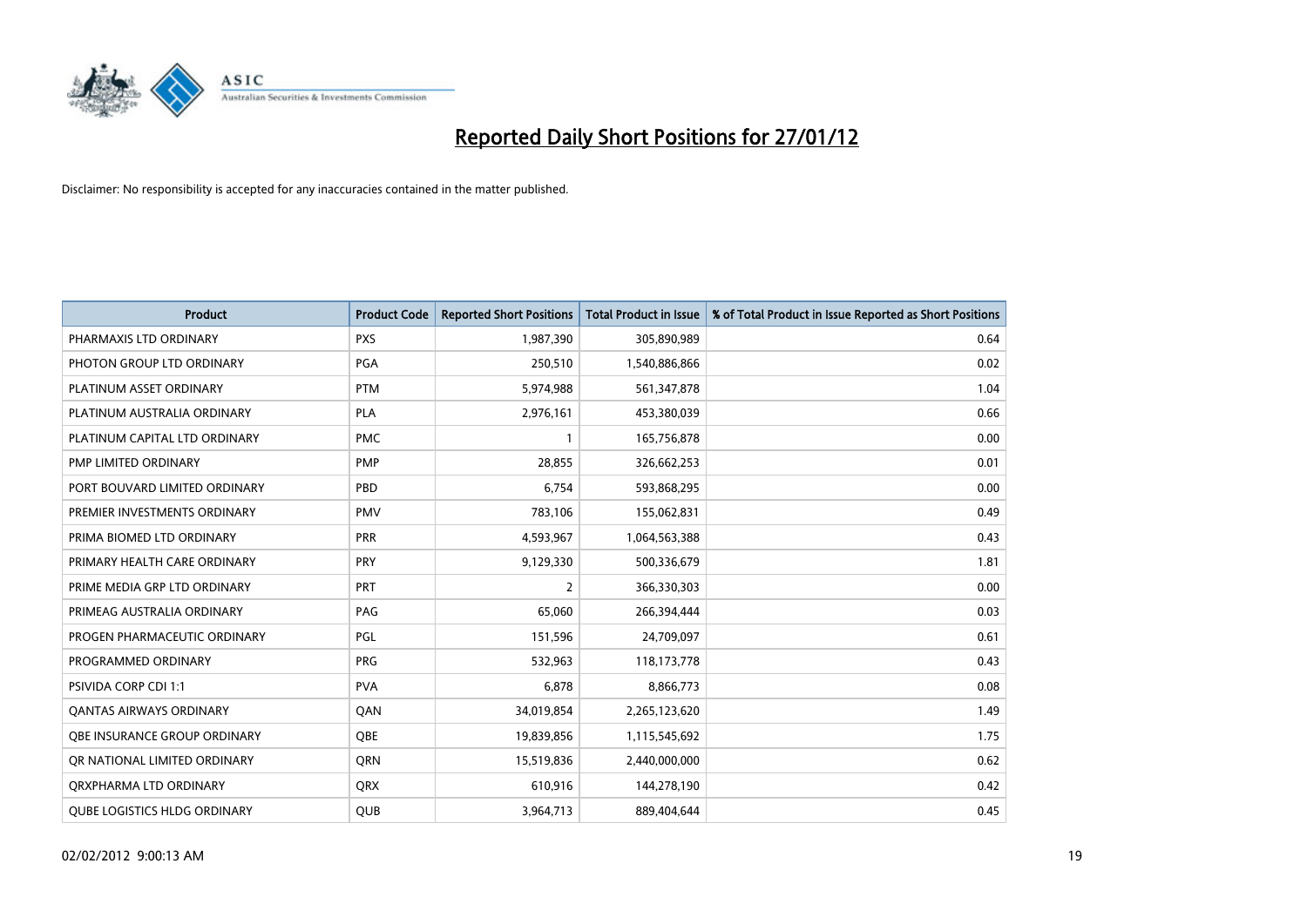

| <b>Product</b>                      | <b>Product Code</b> | <b>Reported Short Positions</b> | <b>Total Product in Issue</b> | % of Total Product in Issue Reported as Short Positions |
|-------------------------------------|---------------------|---------------------------------|-------------------------------|---------------------------------------------------------|
| RAMELIUS RESOURCES ORDINARY         | <b>RMS</b>          | 212,157                         | 335,775,519                   | 0.08                                                    |
| RAMSAY HEALTH CARE ORDINARY         | <b>RHC</b>          | 1,724,978                       | 202,081,252                   | 0.83                                                    |
| <b>RCR TOMLINSON ORDINARY</b>       | <b>RCR</b>          | 68,067                          | 133,525,516                   | 0.05                                                    |
| <b>REA GROUP ORDINARY</b>           | <b>REA</b>          | 369,329                         | 131,714,699                   | 0.27                                                    |
| <b>RECKON LIMITED ORDINARY</b>      | <b>RKN</b>          | 811,500                         | 132,839,672                   | 0.61                                                    |
| <b>RED 5 LIMITED ORDINARY</b>       | <b>RED</b>          | 147,044                         | 128,412,536                   | 0.12                                                    |
| <b>RED FORK ENERGY ORDINARY</b>     | <b>RFE</b>          | 7,696                           | 310,229,853                   | 0.00                                                    |
| REDBANK ENERGY LTD ORDINARY         | AEJ                 | 19                              | 786,287                       | 0.00                                                    |
| REED RESOURCES LTD ORDINARY         | <b>RDR</b>          | 828,153                         | 264,742,501                   | 0.31                                                    |
| <b>REGIS RESOURCES ORDINARY</b>     | <b>RRL</b>          | 782,597                         | 438,946,793                   | 0.18                                                    |
| RESMED INC CDI 10:1                 | <b>RMD</b>          | 7,467,513                       | 1,556,242,300                 | 0.49                                                    |
| <b>RESOLUTE MINING ORDINARY</b>     | <b>RSG</b>          | 1,978,220                       | 655,620,461                   | 0.29                                                    |
| RESOURCE AND INVEST. ORDINARY       | <b>RNI</b>          | 140,033                         | 124,984,308                   | 0.11                                                    |
| <b>RESOURCE GENERATION ORDINARY</b> | <b>RES</b>          | 157,911                         | 262,895,652                   | 0.06                                                    |
| REVERSE CORP LIMITED ORDINARY       | <b>REF</b>          | 26,041                          | 92,382,175                    | 0.03                                                    |
| REX MINERALS LIMITED ORDINARY       | <b>RXM</b>          | 899,797                         | 153,635,519                   | 0.58                                                    |
| RHG LIMITED ORDINARY                | <b>RHG</b>          | 31,776                          | 308,483,177                   | 0.01                                                    |
| <b>RIALTO ENERGY ORDINARY</b>       | <b>RIA</b>          | 788,997                         | 375,006,264                   | 0.21                                                    |
| RIO TINTO LIMITED ORDINARY          | <b>RIO</b>          | 24,063,706                      | 435,758,720                   | 5.55                                                    |
| RIVERCITY MOTORWAY STAPLED          | <b>RCY</b>          | 132,000                         | 957,010,115                   | 0.01                                                    |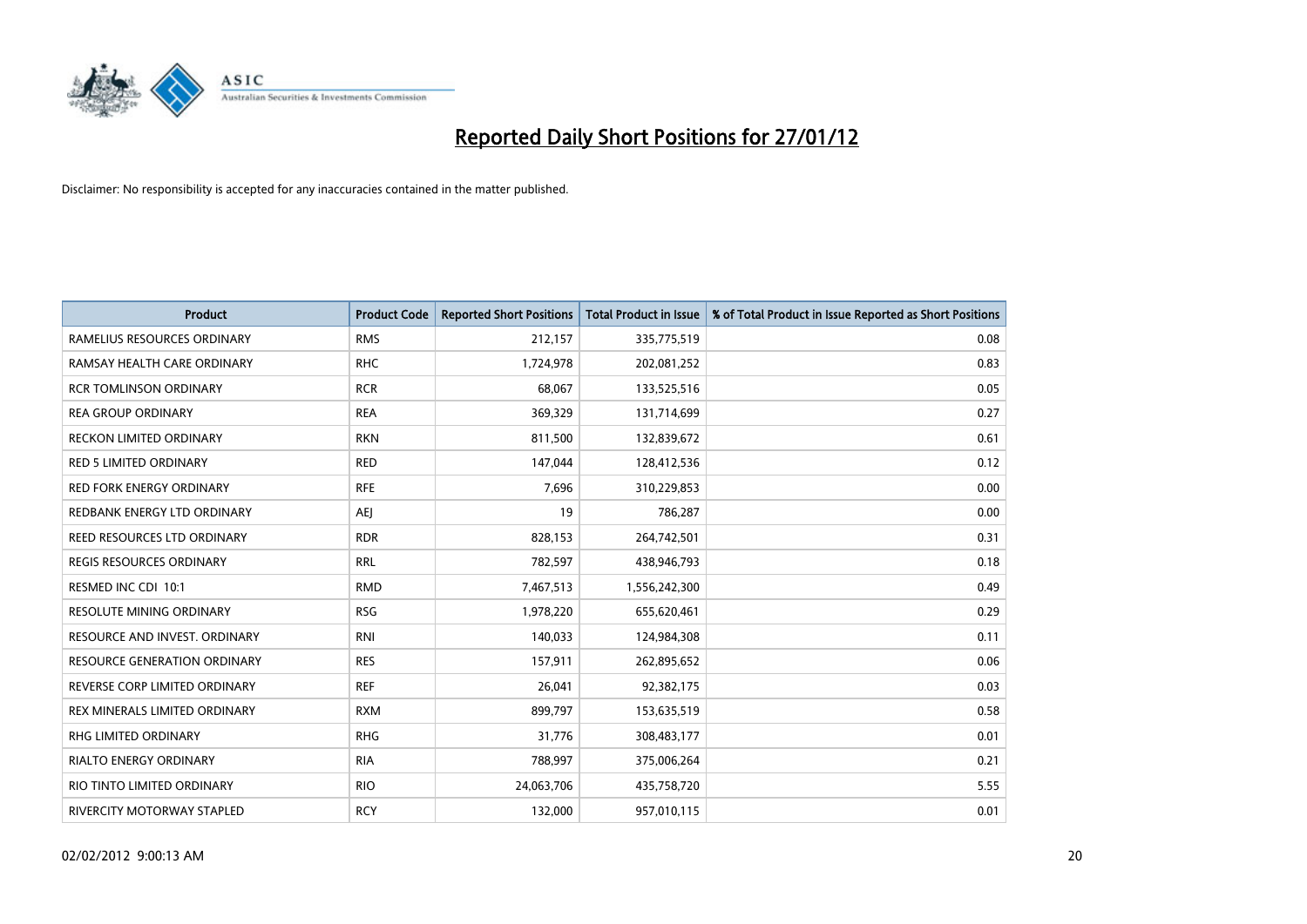

| <b>Product</b>                | <b>Product Code</b> | <b>Reported Short Positions</b> | <b>Total Product in Issue</b> | % of Total Product in Issue Reported as Short Positions |
|-------------------------------|---------------------|---------------------------------|-------------------------------|---------------------------------------------------------|
| ROC OIL COMPANY ORDINARY      | <b>ROC</b>          | 2,166,691                       | 682,506,352                   | 0.32                                                    |
| ROYAL WOLF HOLDINGS ORDINARY  | <b>RWH</b>          | 60,000                          | 100,387,052                   | 0.06                                                    |
| SAI GLOBAL LIMITED ORDINARY   | SAI                 | 1,730,793                       | 202,283,991                   | 0.85                                                    |
| SALMAT LIMITED ORDINARY       | <b>SLM</b>          | 500,396                         | 159,802,174                   | 0.30                                                    |
| SAMSON OIL & GAS LTD ORDINARY | SSN                 | 1,816,836                       | 1,750,612,270                 | 0.09                                                    |
| SANDFIRE RESOURCES ORDINARY   | <b>SFR</b>          | 1,720,369                       | 150,972,635                   | 1.13                                                    |
| <b>SANTOS LTD ORDINARY</b>    | <b>STO</b>          | 14,025,229                      | 941,988,986                   | 1.48                                                    |
| SARACEN MINERAL ORDINARY      | <b>SAR</b>          | 1,336,780                       | 593,993,240                   | 0.24                                                    |
| SEDGMAN LIMITED ORDINARY      | <b>SDM</b>          | 183,759                         | 212,215,619                   | 0.08                                                    |
| SEEK LIMITED ORDINARY         | <b>SEK</b>          | 18,638,850                      | 337,101,307                   | 5.49                                                    |
| SELECT HARVESTS ORDINARY      | SHV                 | 23,167                          | 56,392,664                    | 0.04                                                    |
| SENETAS CORPORATION ORDINARY  | <b>SEN</b>          | 756,999                         | 463,105,195                   | 0.16                                                    |
| SENEX ENERGY LIMITED ORDINARY | <b>SXY</b>          | 414,577                         | 923,397,416                   | 0.04                                                    |
| SERVCORP LIMITED ORDINARY     | SRV                 | 26,183                          | 98,440,807                    | 0.03                                                    |
| SERVICE STREAM ORDINARY       | <b>SSM</b>          | 344,663                         | 283,418,867                   | 0.12                                                    |
| SEVEN GROUP HOLDINGS ORDINARY | <b>SVW</b>          | 993,958                         | 306,410,281                   | 0.31                                                    |
| SEVEN WEST MEDIA LTD ORDINARY | <b>SWM</b>          | 3,710,166                       | 645,719,542                   | 0.58                                                    |
| SIGMA PHARMACEUTICAL ORDINARY | <b>SIP</b>          | 13,512,923                      | 1,178,626,572                 | 1.15                                                    |
| SILEX SYSTEMS ORDINARY        | <b>SLX</b>          | 520,698                         | 170,133,997                   | 0.30                                                    |
| SILVER LAKE RESOURCE ORDINARY | <b>SLR</b>          | 262,186                         | 220,264,064                   | 0.13                                                    |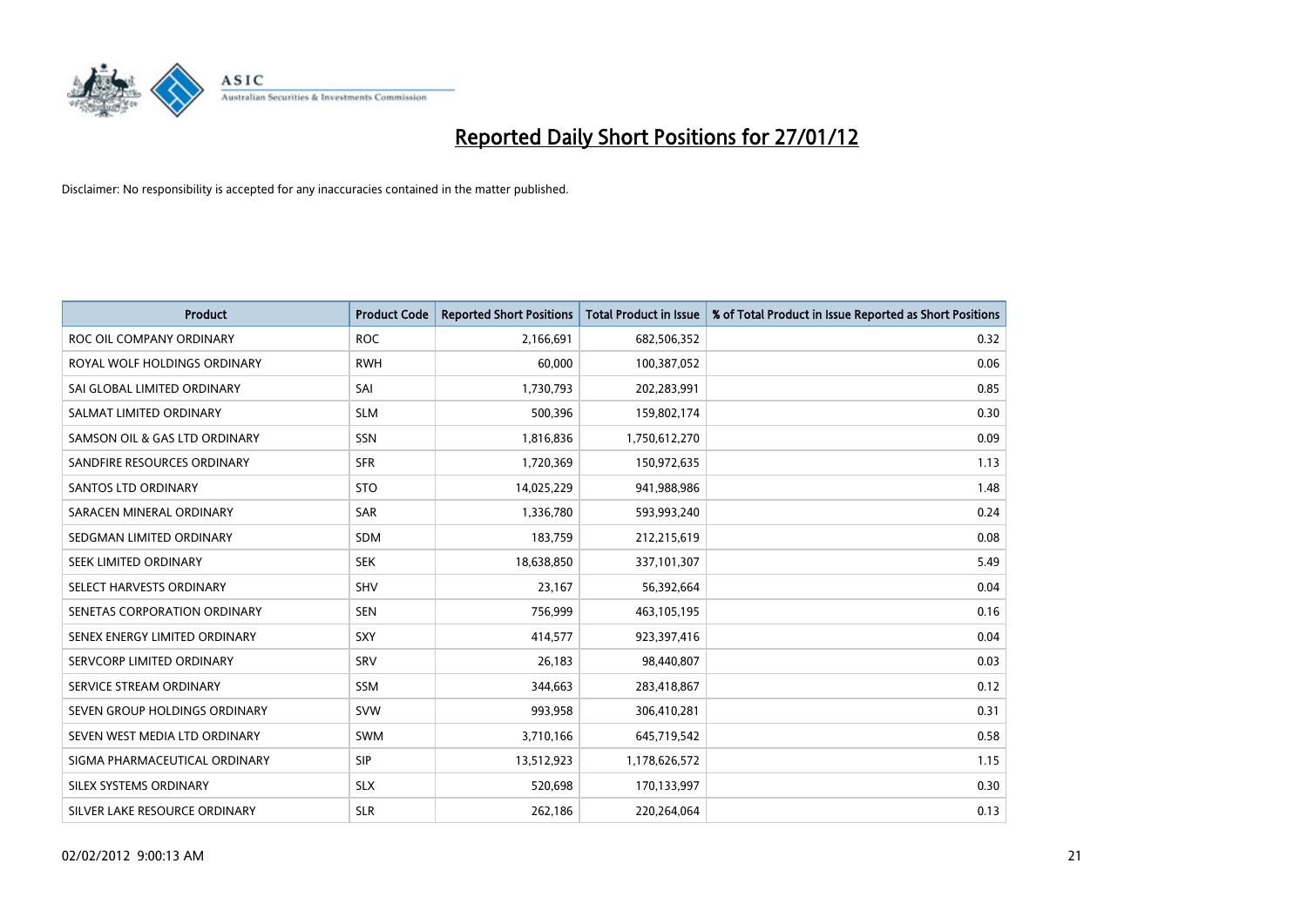

| <b>Product</b>                           | <b>Product Code</b> | <b>Reported Short Positions</b> | <b>Total Product in Issue</b> | % of Total Product in Issue Reported as Short Positions |
|------------------------------------------|---------------------|---------------------------------|-------------------------------|---------------------------------------------------------|
| SIMS METAL MGMT LTD ORDINARY             | SGM                 | 4,997,861                       | 205,851,182                   | 2.40                                                    |
| SINGAPORE TELECOMM. CHESS DEPOSITARY INT | SGT                 | 6,015,806                       | 193,216,752                   | 3.09                                                    |
| SIRIUS RESOURCES NL ORDINARY             | <b>SIR</b>          | 82,500                          | 150,934,586                   | 0.05                                                    |
| SIRTEX MEDICAL ORDINARY                  | <b>SRX</b>          | 30                              | 55,768,136                    | 0.00                                                    |
| SKILLED GROUP LTD ORDINARY               | <b>SKE</b>          | 38,787                          | 233,487,276                   | 0.01                                                    |
| SMS MANAGEMENT, ORDINARY                 | <b>SMX</b>          | 325,628                         | 68,290,180                    | 0.48                                                    |
| SONIC HEALTHCARE ORDINARY                | <b>SHL</b>          | 5,973,317                       | 389,969,875                   | 1.53                                                    |
| SOUL PATTINSON (W.H) ORDINARY            | SOL                 | 738                             | 239,395,320                   | 0.00                                                    |
| SOUTH BOULDER MINES ORDINARY             | <b>STB</b>          | 139,046                         | 91,585,688                    | 0.15                                                    |
| SP AUSNET STAPLED SECURITIES             | SPN                 | 1,970,790                       | 2,896,219,682                 | 0.06                                                    |
| SPARK INFRASTRUCTURE STAPLED NOTE & UNIT | SKI                 | 18,713,567                      | 1,326,734,264                 | 1.39                                                    |
| SPDR 200 FUND ETF UNITS                  | <b>STW</b>          | 8                               | 51,538,531                    | 0.00                                                    |
| SPECIALTY FASHION ORDINARY               | <b>SFH</b>          | 1,718,785                       | 192,086,121                   | 0.89                                                    |
| SPOTLESS GROUP LTD ORDINARY              | <b>SPT</b>          | 1,199,852                       | 265,454,407                   | 0.45                                                    |
| ST BARBARA LIMITED ORDINARY              | <b>SBM</b>          | 6,298,499                       | 325,615,389                   | 1.94                                                    |
| STANMORE COAL LTD ORDINARY               | <b>SMR</b>          | 421,941                         | 156,130,526                   | 0.27                                                    |
| STARPHARMA HOLDINGS ORDINARY             | SPL                 | 2,088,452                       | 280,635,325                   | 0.73                                                    |
| STH AMERICAN COR LTD ORDINARY            | SAY                 | 9,200                           | 257,785,604                   | 0.00                                                    |
| STHN CROSS MEDIA ORDINARY                | <b>SXL</b>          | 2,707,114                       | 705,766,444                   | 0.40                                                    |
| STOCKLAND UNITS/ORD STAPLED              | SGP                 | 31,491,349                      | 2,316,449,153                 | 1.36                                                    |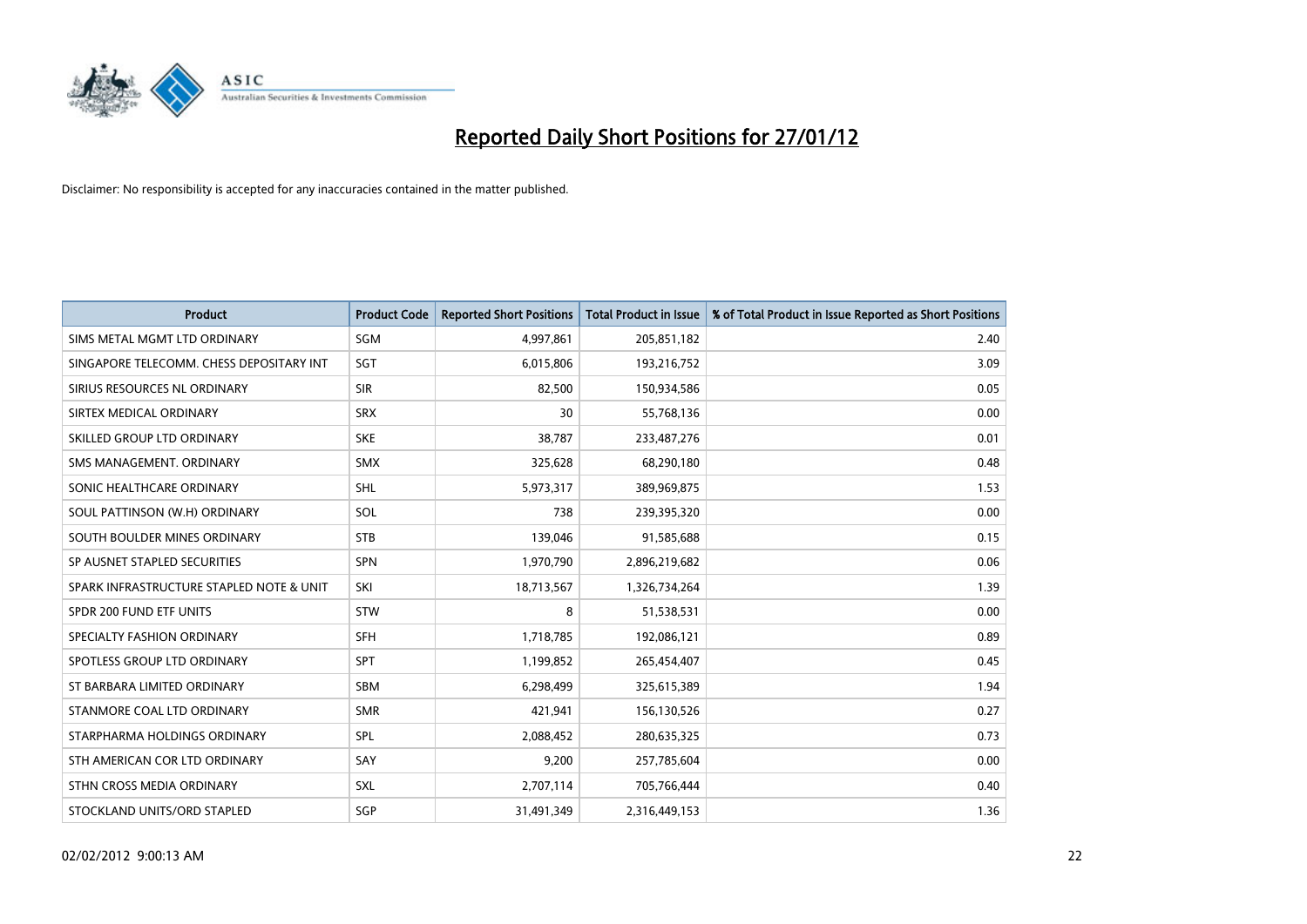

| <b>Product</b>                      | <b>Product Code</b> | <b>Reported Short Positions</b> | <b>Total Product in Issue</b> | % of Total Product in Issue Reported as Short Positions |
|-------------------------------------|---------------------|---------------------------------|-------------------------------|---------------------------------------------------------|
| STRAITS RES LTD. ORDINARY           | <b>SRO</b>          | 491,304                         | 324,796,141                   | 0.15                                                    |
| STW COMMUNICATIONS ORDINARY         | SGN                 | 270,797                         | 362,809,851                   | 0.07                                                    |
| SUNCORP GROUP LTD ORDINARY          | <b>SUN</b>          | 10,309,540                      | 1,286,600,980                 | 0.80                                                    |
| SUNDANCE ENERGY ORDINARY            | <b>SEA</b>          | 60,300                          | 277,098,474                   | 0.02                                                    |
| SUNDANCE RESOURCES ORDINARY         | SDL                 | 8,967,302                       | 2,930,992,505                 | 0.31                                                    |
| SUNLAND GROUP LTD ORDINARY          | <b>SDG</b>          | 26,203                          | 201,578,526                   | 0.01                                                    |
| SUPER RET REP LTD ORDINARY          | SUL                 | 1,821,562                       | 194,754,593                   | 0.93                                                    |
| SWICK MINING ORDINARY               | <b>SWK</b>          | 1,548                           | 237,024,970                   | 0.00                                                    |
| SYD AIRPORT STAPLED US PROHIBIT.    | <b>SYD</b>          | 4,132,005                       | 1,861,210,782                 | 0.22                                                    |
| SYMEX HOLDINGS ORDINARY             | SYM                 | 6,633                           | 191,593,493                   | 0.00                                                    |
| TABCORP HOLDINGS LTD ORDINARY       | <b>TAH</b>          | 4,737,067                       | 712,805,880                   | 0.66                                                    |
| <b>TALENT2 INTERNATION ORDINARY</b> | <b>TWO</b>          | 5,708                           | 147,403,701                   | 0.00                                                    |
| TANAMI GOLD NL ORDINARY             | <b>TAM</b>          | 191,581                         | 260,997,677                   | 0.07                                                    |
| TAP OIL LIMITED ORDINARY            | <b>TAP</b>          | 3,043,165                       | 240,995,311                   | 1.27                                                    |
| TASSAL GROUP LIMITED ORDINARY       | <b>TGR</b>          | 78,535                          | 146,304,404                   | 0.04                                                    |
| <b>TATTS GROUP LTD ORDINARY</b>     | <b>TTS</b>          | 13,093,082                      | 1,340,758,701                 | 0.98                                                    |
| TELECOM CORPORATION ORDINARY        | <b>TEL</b>          | 7,940,231                       | 1,925,409,580                 | 0.40                                                    |
| TELSTRA CORPORATION, ORDINARY       | <b>TLS</b>          | 61,532,524                      | 12,443,074,357                | 0.52                                                    |
| TEN NETWORK HOLDINGS ORDINARY       | <b>TEN</b>          | 51,150,065                      | 1,045,236,720                 | 4.90                                                    |
| TERANGA GOLD CORP CDI 1:1           | <b>TGZ</b>          | 117,473                         | 156,699,787                   | 0.06                                                    |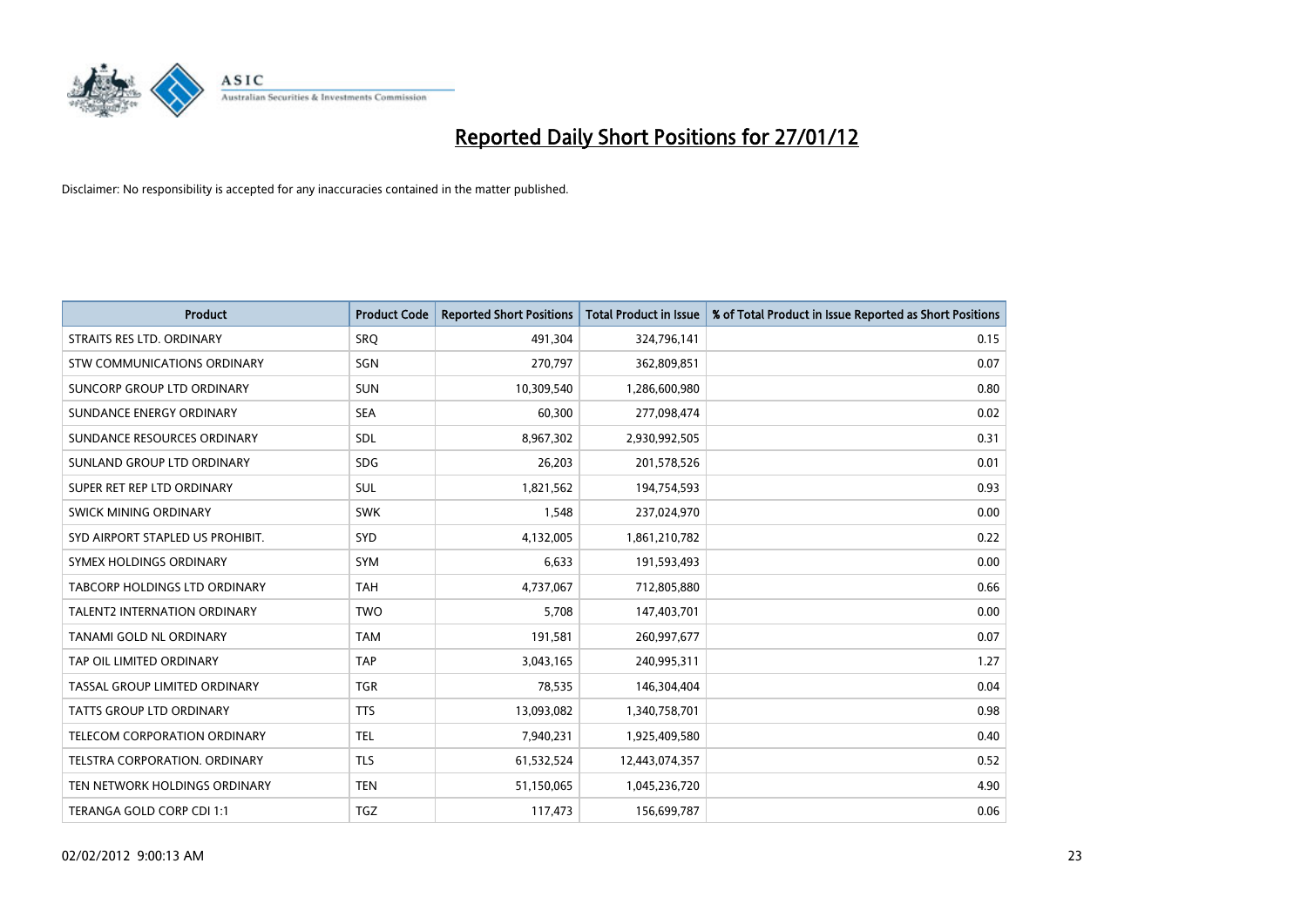

| <b>Product</b>                       | <b>Product Code</b> | <b>Reported Short Positions</b> | <b>Total Product in Issue</b> | % of Total Product in Issue Reported as Short Positions |
|--------------------------------------|---------------------|---------------------------------|-------------------------------|---------------------------------------------------------|
| TFS CORPORATION LTD ORDINARY         | <b>TFC</b>          | 84,096                          | 279,621,829                   | 0.03                                                    |
| THAKRAL HOLDINGS GRP ORDINARY/UNIT   | <b>THG</b>          | $\overline{2}$                  | 585,365,014                   | 0.00                                                    |
| THE REJECT SHOP ORDINARY             | <b>TRS</b>          | 1,644,391                       | 26,071,170                    | 6.31                                                    |
| THOR MINING PLC CHESS DEPOSITARY 1:1 | <b>THR</b>          | 2,307                           | 222,489,120                   | 0.00                                                    |
| THORN GROUP LIMITED ORDINARY         | <b>TGA</b>          | 63,342                          | 146,091,970                   | 0.03                                                    |
| <b>TIGER RESOURCES ORDINARY</b>      | <b>TGS</b>          | 1,773,745                       | 671,110,549                   | 0.24                                                    |
| TISHMAN SPEYER UNITS                 | <b>TSO</b>          | 41,524                          | 338,440,904                   | 0.01                                                    |
| TNG LIMITED ORDINARY                 | <b>TNG</b>          | 4,321                           | 344,611,705                   | 0.00                                                    |
| TOLL HOLDINGS LTD ORDINARY           | <b>TOL</b>          | 23,130,873                      | 717,133,875                   | 3.22                                                    |
| TORO ENERGY LIMITED ORDINARY         | <b>TOE</b>          | 35,404                          | 975,436,676                   | 0.00                                                    |
| <b>TOWER LIMITED ORDINARY</b>        | <b>TWR</b>          | 689,519                         | 265,176,580                   | 0.26                                                    |
| TOX FREE SOLUTIONS ORDINARY          | <b>TOX</b>          | 14,801                          | 111,130,608                   | 0.01                                                    |
| TPG TELECOM LIMITED ORDINARY         | <b>TPM</b>          | 3,368,326                       | 793,808,141                   | 0.42                                                    |
| <b>TRADE ME GROUP ORDINARY</b>       | <b>TME</b>          | 455                             | 395,745,510                   | 0.00                                                    |
| <b>TRANSFIELD SERVICES ORDINARY</b>  | <b>TSE</b>          | 3,155,736                       | 544,587,035                   | 0.57                                                    |
| TRANSPACIFIC INDUST, ORDINARY        | <b>TPI</b>          | 6,463,738                       | 1,578,209,025                 | 0.40                                                    |
| TRANSURBAN GROUP TRIPLE STAPLED SEC. | <b>TCL</b>          | 4,264,222                       | 1,451,447,154                 | 0.27                                                    |
| TREASURY WINE ESTATE ORDINARY        | <b>TWE</b>          | 16,635,261                      | 647,227,144                   | 2.56                                                    |
| TRINITY GROUP STAPLED SECURITIES     | <b>TCO</b>          | 3,419                           | 193,235,631                   | 0.00                                                    |
| TROY RESOURCES LTD ORDINARY          | <b>TRY</b>          | 73,143                          | 88,879,149                    | 0.07                                                    |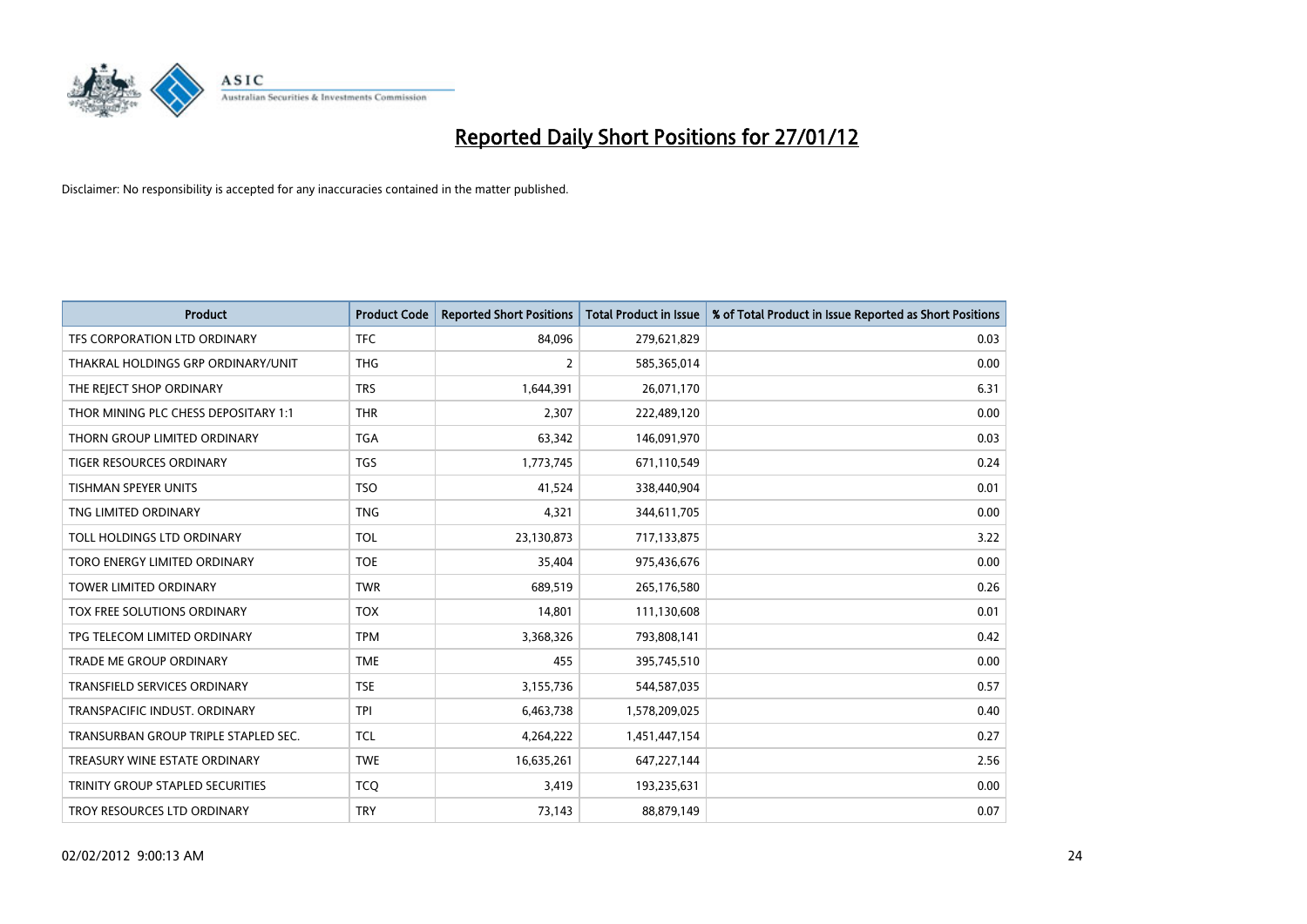

| <b>Product</b>                         | <b>Product Code</b> | <b>Reported Short Positions</b> | <b>Total Product in Issue</b> | % of Total Product in Issue Reported as Short Positions |
|----------------------------------------|---------------------|---------------------------------|-------------------------------|---------------------------------------------------------|
| <b>UGL LIMITED ORDINARY</b>            | UGL                 | 4,712,472                       | 166,315,038                   | 2.81                                                    |
| UNILIFE CORPORATION CDI 6:1            | <b>UNS</b>          | 211,168                         | 266,923,818                   | 0.07                                                    |
| UXC LIMITED ORDINARY                   | <b>UXC</b>          | 1,180                           | 304,818,250                   | 0.00                                                    |
| <b>VDM GROUP LIMITED ORDINARY</b>      | <b>VMG</b>          | 11,116                          | 933,552,767                   | 0.00                                                    |
| <b>VENTNOR RES LTD ORDINARY</b>        | <b>VRX</b>          | 7,700                           | 45,334,652                    | 0.02                                                    |
| <b>VENTURE MINERALS ORDINARY</b>       | <b>VMS</b>          | 284,494                         | 231,168,592                   | 0.12                                                    |
| <b>VIEW RESOURCES LTD ORDINARY</b>     | <b>VRE</b>          | 1,760                           | 881,953,670                   | 0.00                                                    |
| VIRGIN AUS HLDG LTD ORDINARY           | <b>VAH</b>          | 15,368,349                      | 2,210,197,600                 | 0.69                                                    |
| <b>VITA GROUP LTD ORDINARY</b>         | <b>VTG</b>          | 75,190                          | 142,499,800                   | 0.05                                                    |
| VITERRA INC CDI 1:1                    | <b>VTA</b>          | 3,828                           | 68,629,939                    | 0.01                                                    |
| WATPAC LIMITED ORDINARY                | <b>WTP</b>          | 16,477                          | 185,160,973                   | 0.00                                                    |
| <b>WDS LIMITED ORDINARY</b>            | <b>WDS</b>          | 701                             | 144,740,614                   | 0.00                                                    |
| WEBIET LIMITED ORDINARY                | <b>WEB</b>          | 60,904                          | 72,914,803                    | 0.08                                                    |
| <b>WESFARMERS LIMITED ORDINARY</b>     | <b>WES</b>          | 29,151,834                      | 1,006,460,744                 | 2.89                                                    |
| WESFARMERS LIMITED PARTIALLY PROTECTED | <b>WESN</b>         | 72,707                          | 150,611,418                   | 0.06                                                    |
| WESTERN AREAS NL ORDINARY              | <b>WSA</b>          | 8,370,948                       | 179,735,899                   | 4.64                                                    |
| WESTERN DESERT RES. ORDINARY           | <b>WDR</b>          | 948                             | 208,594,203                   | 0.00                                                    |
| WESTFIELD GROUP ORD/UNIT STAPLED SEC   | <b>WDC</b>          | 13,394,600                      | 2,308,988,539                 | 0.55                                                    |
| WESTFIELD RETAIL TST UNIT STAPLED      | <b>WRT</b>          | 42,859,043                      | 3,054,166,195                 | 1.36                                                    |
| WESTPAC BANKING CORP ORDINARY          | <b>WBC</b>          | 65,746,724                      | 3,054,093,676                 | 2.11                                                    |